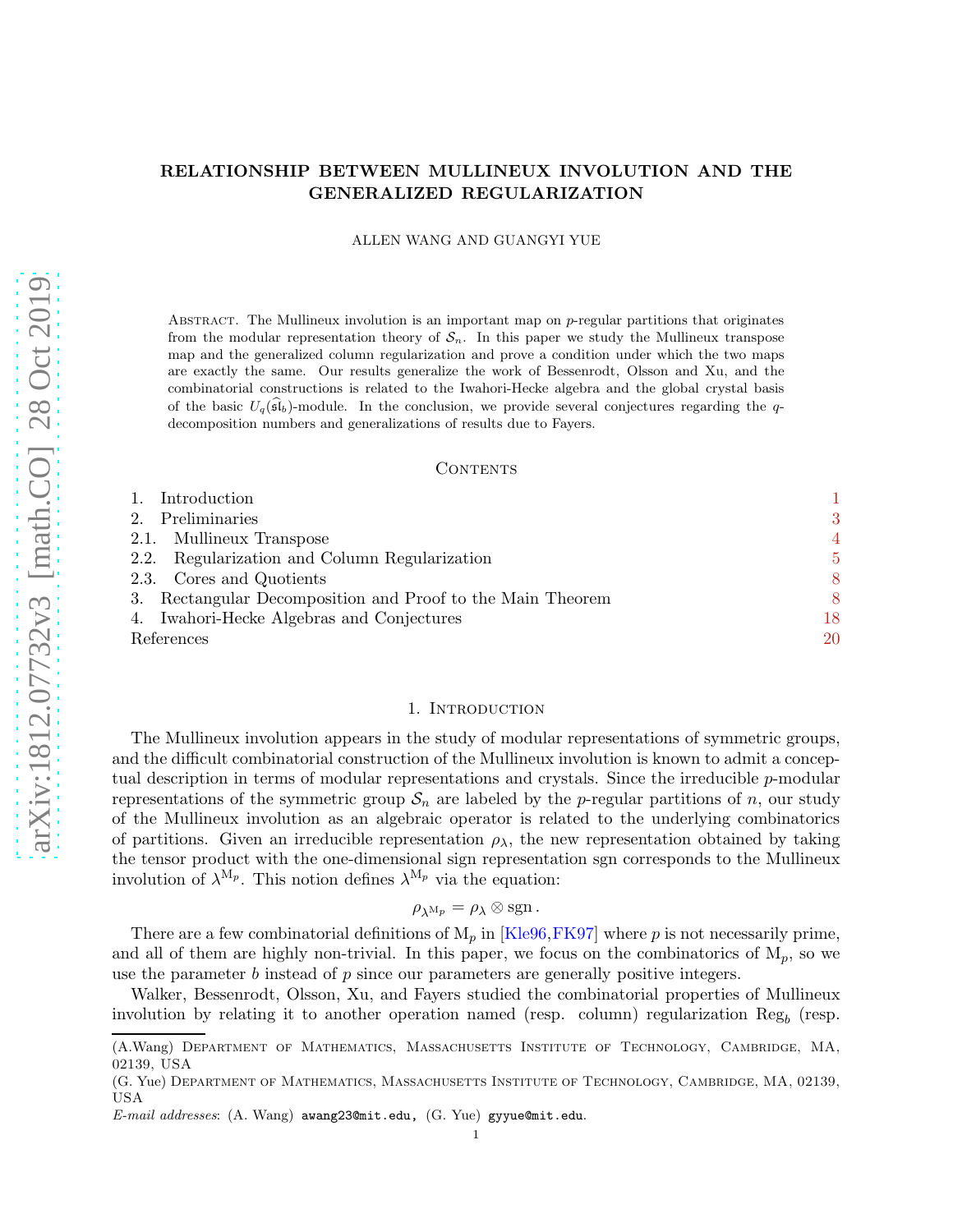Colreg<sub>b</sub>). These two operations are naturally related by the Iwahori-Hecke algebra  $\mathcal{H} = \mathcal{H}_{F,q}(S_n)$ of the symmetric group where  $\mathbb F$  is a field and  $q \in \mathbb F \setminus \{0\}$ . Let b be the minimal integer satisfying  $1 + q + \cdots + q^{b-1} = 0$  and the decomposition numbers  $d_{\lambda,\mu} = [S^{\lambda} : D^{\mu}]$  be the multiplicity of the simple module  $D^{\mu}$  ( $\mu$  is b-regular) inside the Specht module  $S^{\lambda}$  of H. Previous works show that the identities for these decomposition numbers involve certain combinatorics of partitions. James proved that  $d_{\lambda,\mu} = 0$  unless  $\mu \leq \lambda^{\text{Reg}_{1,b}}$  and  $d_{\lambda,\lambda^{\text{Reg}_b}} = 1$  [\[Jam76\]](#page-19-3). And later, Lascoux, Leclerc and Thibon proved the identity  $d_{\lambda,\mu} = d_{\lambda^{\rm T},\mu^{\rm M}b}$  [\[LLT96\]](#page-19-4). Therefore, it is natural to study the relationship between the Mullineux involution and the (resp. column) regularization map. In combinatorics, Walker proved that when the partition  $\lambda$  is horizontal or row-stable, it satisfies  $\lambda^{M_b T} = \lambda^{\text{Colreg}_b}$  [\[Wal94,](#page-19-5) [Wal96\]](#page-19-6). Later, Bessenrodt, Olsson, and Xu showed in [\[BOX99\]](#page-19-7) that Walker's conditions can be broadened to the short-legged (or shallow) partitions, namely for every hook in the partition divisible by b, the length of the corresponding arm is at least  $(b-1)$  times that of the leg. Even better, Bessenrodt, Olsson, and Xu proved that those partitions are the only ones satisfying  $\lambda^{M_b T} = \lambda^{Colreg_b}$ . Fayers generalized Bessenrodt, Olsson, and Xu's result by considering partitions that are not necessarily b-regular. The Specht module  $S^{\lambda}$  is reducible when  $\lambda^{\text{Reg}_b M_b} \neq \lambda^{\text{T Reg}_b}$  and Fayers proved in [\[Fay08\]](#page-19-8) that the identity  $\lambda^{\text{Reg}_b M_b} = \lambda^{\text{TReg}_b}$  holds if and only if hooks divisible by  $b$  must be either shallow or steep. However, in all these previous works, the operators  $\text{Reg}_b$  and  $\text{Colreg}_b$  only involved a single parameter b.

A second parameter was added by Dimakis and the second author in [\[DY18\]](#page-19-9) where the parameters of (resp. column) regularization  $\text{Reg}_{a,b}$  (resp.  $\text{Colreg}_{a,b}$ ) were extended to any positive rational number  $\frac{a}{b}$  in the unit interval. In [\[DY18\]](#page-19-9), the composition of a certain series of column regularizations and Mullineux transposes were shown to be same when applied to the one-row partition, giving a series of monotonically decreasing partitions. On one hand, this result gives a special situation where the simpler operation, column regularization, can be used to understand the Mullineux map, whose combinatorial definition is more convoluted; on the other hand, it proves a special case of Bezrukavnikov's conjecture stated in the appendix of [\[DY18\]](#page-19-9). In this paper, we extend the idea of choosing a suitable parameter a and finding the condition under which Mullineux transpose is identical to the generalized column regularization, generalizing the result of Bessenrodt, Olsson, and Xu in [\[BOX99\]](#page-19-7), meanwhile shedding light on other cases of Bezrukavnikov's conjecture. The main theorem is as follows:

<span id="page-1-1"></span>**Theorem 1.1.** Given positive integers  $a < b$ , let  $\lambda$  be a partition satisfying  $\lambda^{\text{Colreg}_{a,b}} \in \mathcal{P}$  such that all hooks  $H_{i,j}$  in  $\lambda$  with  $b \mid H_{i,j}$  satisfy:

<span id="page-1-0"></span>
$$
\left(\frac{b}{a} - 1\right)l_{i,j} < a_{i,j} + 1,\tag{1}
$$

then  $\lambda$  is b-regular and  $\lambda^{M_b T} = \lambda^{\text{Colreg}_{a,b}}$ .

The theorem is proved combinatorially in Section 3 by analyzing the Young diagrams. The proof follows after completely characterizing the shape of the partitions satisfying the inequalities in Equation [\(1\)](#page-1-0).

The rest of the paper is organized as follows. Section 2 is an overview of combinatorics involved. Section 3 presents a detailed description of partitions satisfying the conditions in Theorem [1.1](#page-1-1) and concludes with the proof Theorem [1.1.](#page-1-1) Section 4 first recalls the basic facts about Iwahori-Hecke algebras that motivates the representation-theoretic significance of the main result. The section concludes with conjectures regarding the converse of Theorem [1.1](#page-1-1) and a generalization of Fayers's main theorem from [\[Fay08\]](#page-19-8).

Acknowledgements. The authors thank Roman Bezrukavnikov and Richard Stanley for useful conversations and comments. They would also like to thank Panagiotis Dimakis for discussions and proofreadings of the manuscript. The first author is grateful to the MIT-PRIMES program for facilitating a part of this research.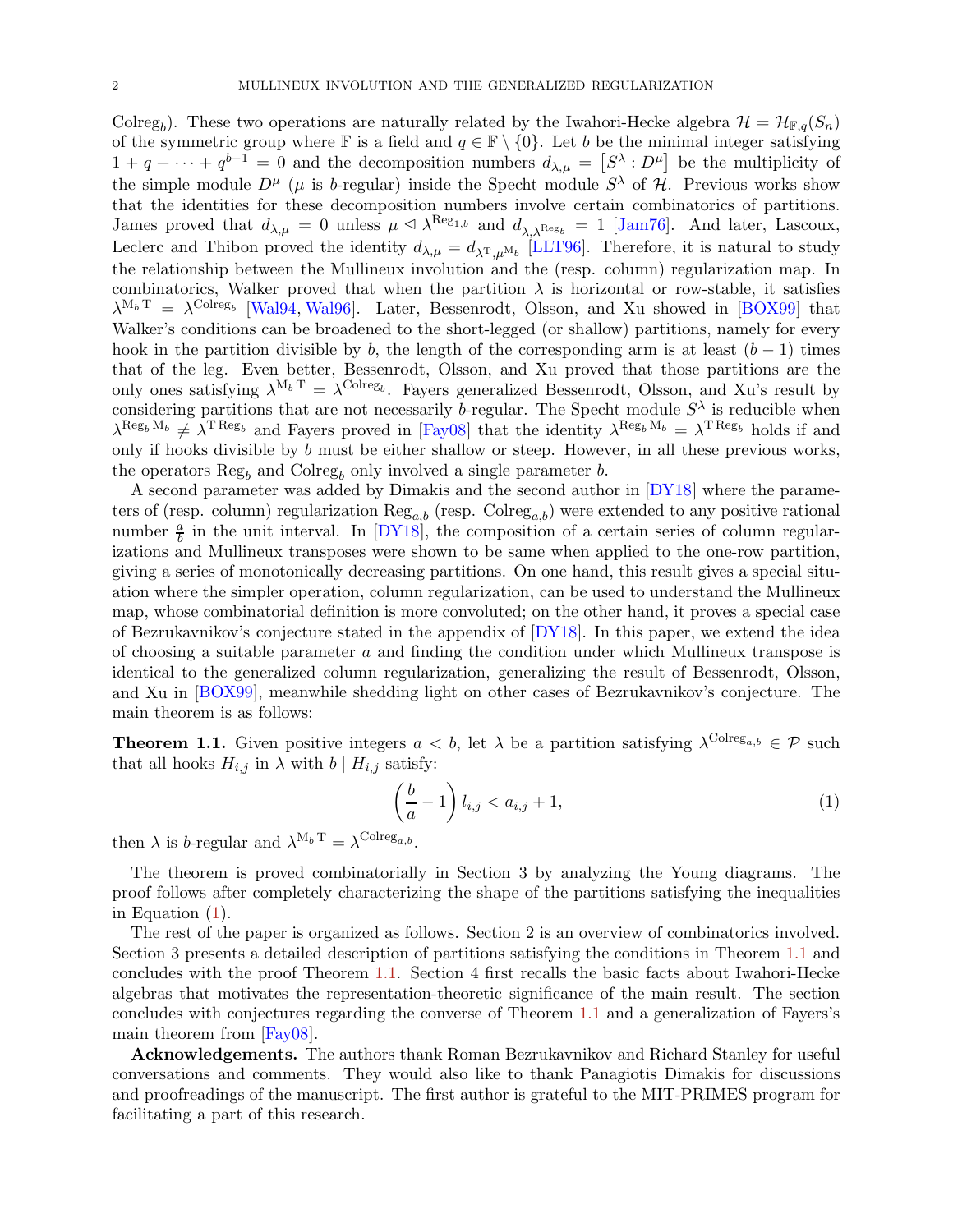#### 2. Preliminaries

<span id="page-2-0"></span>In this section, we introduce the fundamental vocabulary and notation needed for the remainder of the paper.

A *partition*  $\lambda = (\lambda_1, \ldots, \lambda_k)$  of  $n \in \mathbb{N}$  is a tuple of non-increasing positive integers, i.e.  $\lambda_1 \geq$  $\cdots \geq \lambda_k > 0$ , and  $|\lambda| = \sum_{i=1}^k \lambda_i = n$  is called the *size* of  $\lambda$ . When appropriate, we also append infinite zeros at the end of  $\lambda$ , i.e.,  $\lambda_{k+1} = \lambda_{k+2} = \cdots = 0$ . We denote  $\mathcal{P}_n$  to be the set of all partitions of n and  $P = \bigcup_{n\geq 0} P_n$ . Denote  $l(\lambda) = k$  to be the number of nonzero parts of  $\lambda$ . Given two positive integers  $i \leq j$ , denote  $\lambda_{[i,j]}$  to be the subpartition  $(\lambda_i, \ldots, \lambda_j)$ . Given a positive integer b, we say  $\lambda$  is b-regular if there is no index i such that  $\lambda_i = \cdots = \lambda_{i+b-1} > 0$ . And for simplicity, we define the *concatenation* of two finite positive integer sequences  $\lambda$  and  $\mu$  as the tuple  $\lambda \oplus \mu = (\lambda_1, \ldots, \lambda_{l(\lambda)}, \mu_1, \ldots, \mu_{l(\mu)}).$ 

We identify each partition with its corresponding *Young diagram*. In this paper, except Section 2.3, we adopt the *English convention* for the Young diagram: rotate the plane to orient the *positive* x*-axis pointing south* and the *positive* y*-axis pointing east*. Recall that the Young diagram consists of *boxes*, which are unit squares parallel to the axis with vertices in integer coordinates. For the sake of notation, we identify a box and its southeast vertex by the same name  $(i, j)$  where a box  $(i, j) \in \lambda$  iff  $j \leq \lambda_i$ .

The transpose (or conjugate)  $\lambda^T$  of a Young diagram  $\lambda$  is given by:

$$
\{(i,j)\in\mathbb{N}\times\mathbb{N}:1\leq j,1\leq i\leq\lambda_j\}.
$$

A box  $A = (i, j) \in \lambda$  is called a *removable* box of  $\lambda$  if  $\lambda \setminus A \in \mathcal{P}_{n-1}$ . A box  $B \notin \lambda$  is called an *addable* box of  $\lambda$ , if  $\lambda \cup B \in \mathcal{P}_{n+1}$ . Fix a positive integer b, the *residue* of A with respect to b, denoted by res<sub>b</sub> A, is defined to be the residue class  $(j - i)$  mod b.

Given a box  $(i, j) \in \lambda$ , the corresponding *arm*  $a_{i,j} = a_{i,j}(\lambda)$  is the set of boxes  $(i, j') \in \lambda$  with  $j < j'$ . We use  $a_{i,j}$  to denote either this set of boxes or the number of elements of the above set interchangeably. Similarly, the *leg*  $l_{i,j} = l_{i,j}(\lambda)$  is the set of boxes  $(i', j) \in \lambda$  with  $i < i'$ . We use  $l_{i,j}$  to denote either the above set or the number of elements of the above set interchangeably as well. Finally the *hook*  $H_{i,j} = H_{i,j}(\lambda)$  is the union of sets  $\{(i,j)\} \cup a_{i,j} \cup l_{i,j}$ . Again, the number of elements of the hook is also denoted by  $H_{i,j}$  and is equal to  $1 + a_{i,j} + l_{i,j}$ . The northeast-most (resp. southwest-most) box in  $H_{i,j}$  is called the hand (resp. foot) box associated to  $(i, j)$ , denoted by  $\mathfrak{h}_{i,j} = \mathfrak{h}_{i,j}(\lambda) = (i, j + a_{i,j})$  (resp.  $\mathfrak{f}_{i,j} = \mathfrak{f}_{i,j}(\lambda) = (i + l_{i,j}, j)$ ).

There are two special classes of hooks of particular interest:

**Definition 2.1.** Given two positive integers  $a < b$  and a partition  $\lambda$ . A hook  $H_{i,j}$  in  $\lambda$  is  $(a, b)$ *shallow* if it satisfies:

$$
\left(\frac{b}{a} - 1\right)l_{i,j} < a_{i,j} + 1.\tag{2}
$$

Dually, a hook  $H_{i,j}$  is  $(a, b)$ -steep if it satisfies:

$$
\left(\frac{b}{a} - 1\right) a_{i,j} < l_{i,j} + 1. \tag{3}
$$

*Remark* 2.2. When  $b \mid H_{i,j}, H_{i,j}$  is  $(a, b)$ -shallow iff  $l_{i,j} \le ta-1$  and  $a_{i,j} \ge t(b-a)$  for some  $t \in \mathbb{N}_{>0}$ ; and similarly,  $H_{i,j}$  is  $(a, b)$ -steep iff  $a_{i,j} \le ta - 1$  and  $l_{i,j} \ge t(b - a)$  for some  $t \in \mathbb{N}_{>0}$ . In particular, the above inequalities hold when  $t = H_{i,j}/b$ .

<span id="page-2-1"></span>**Lemma 2.3.** *A hook divisible by b can be both*  $(a, b)$ *-shallow and*  $(a, b)$ *-steep only if*  $b < 2a$ *.* 

*Proof.* By the above remark, by taking  $t = H_{i,j}/b$ , we know  $t(b-a) \leq a_{i,j} \leq ta-1$  and  $t(b-a) \leq$  $l_{i,j} \le ta - 1$  for some  $t \in \mathbb{N}_{>0}$ . Hence  $t(b-a) \le ta - 1$ , and we conclude  $b < 2a$ .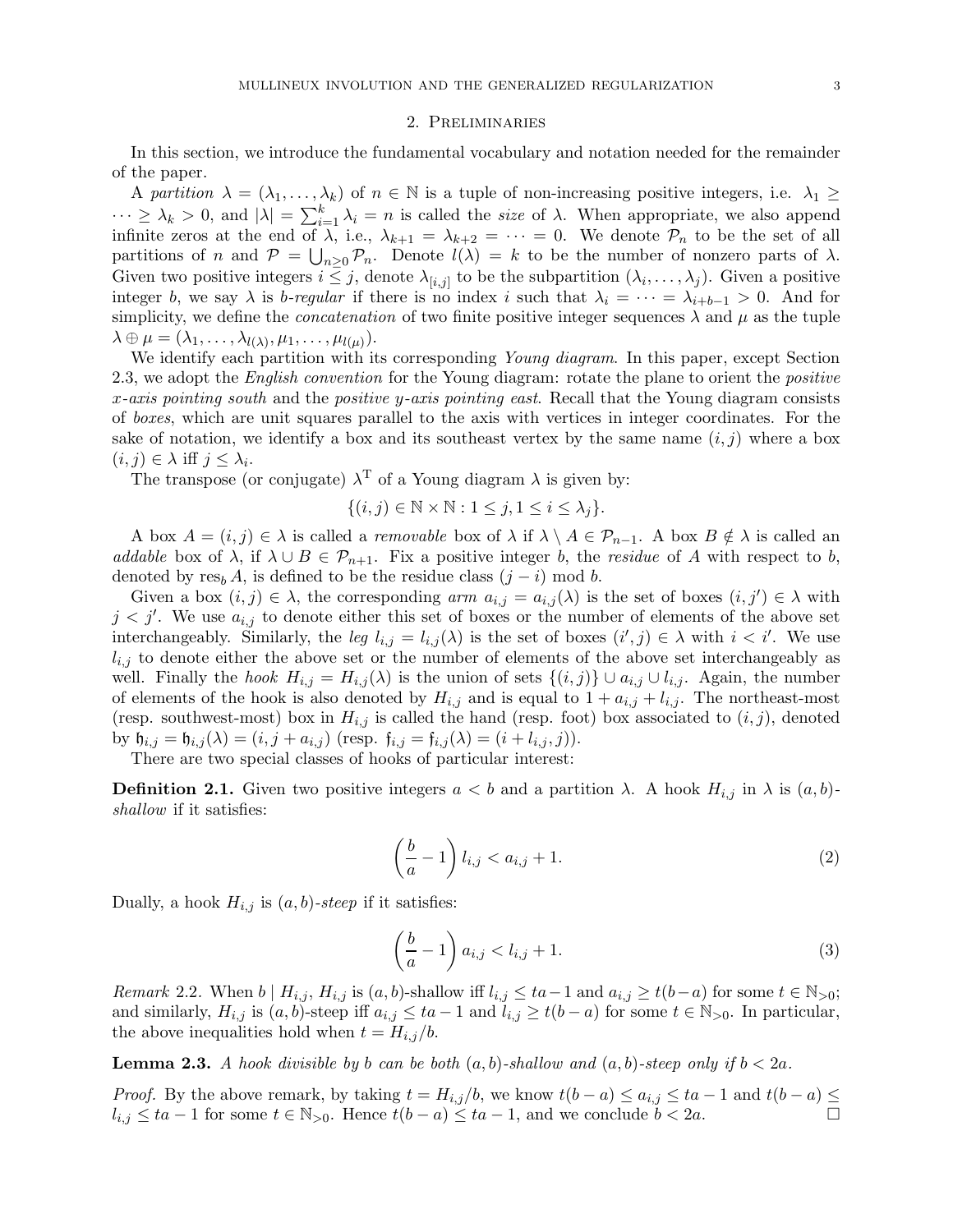$\sum_{i=1}^k \lambda_i \leq \sum_{i=1}^k \mu_i$  is satisfied for all k. Note that  $\lambda \leq \mu$  iff  $\mu^T \leq \lambda^T$ . Finally, for two partitions  $\lambda$  and  $\mu$  of the same size, the dominance order is defined as  $\lambda \leq \mu$  if

<span id="page-3-0"></span>2.1. Mullineux Transpose. We abbreviate the composition of Mullineux involution and transpose as *Mullineux transpose*. There are multiple definitions for Mullineux transpose, but here we will follow the approach of Bessenrodt, Olsson and Xu from [\[BOX99\]](#page-19-7).

**Definition 2.4.** The *rim* of a partition  $\lambda$  is the set of boxes  $\{(i, j) \in \lambda \mid (i + 1, j + 1) \notin \lambda\}$ . If  $\lambda$  is b-regular, we define its b*-rim* to be the a subset of its rim obtained through the following procedure:

The b-rim consists of the several pieces where each piece, *except possibly the last one*, contains b boxes. We choose the first b boxes from the rim, beginning with the east-most box of the first row and moving contiguously southwestwards in the rim of  $\lambda$ . If the last box of this piece is chosen from the  $i_0$ -th row of  $\lambda$ , then we choose the second piece of b boxes beginning with the right-most box of the next row  $i_0 + 1$ . Continue this procedure until we reach the last piece ending in the last row.

We call a maximal set of contiguous boxes of the b-rim a *segment*. When the number of boxes in this segment is a multiple b, it is a b*-segment*. Otherwise, it is called a b ′ *-segment*. By construction, every  $\lambda$  has at most one b'-segment.

Finally, denote  $\lambda^{I_b}$  to be the partition obtained by removing the b-rim from  $\lambda$ .

**Definition 2.5.** Given  $\lambda = (\lambda_1, ..., \lambda_k)$  and  $\lambda^{I_b} = (\mu_1, ..., \mu_k)$ , where  $k = l(\lambda)$  and some of the  $\mu_i$ 's at the end of  $\lambda^{I_b}$  are allowed to be zero, define

$$
\lambda^{J_b} := (\mu_1 + 1, ..., \mu_{k-1} + 1, \mu_k + \delta),
$$

where  $\phi(\lambda) = |\lambda| - |\lambda^{I_b}|$  and

$$
\delta = \begin{cases} 0 \text{ if } b \nmid \phi(\lambda) \\ 1 \text{ if } b \mid \phi(\lambda) \end{cases}
$$

The set of boxes  $\lambda \setminus \lambda^{J_b}$  is called the *truncated* b-rim of  $\lambda$ .

<span id="page-3-1"></span>**Definition 2.6.** For a b-regular partition  $\lambda$ , the operator  $X_b$  is defined as  $\lambda^{X_b} := (j_1, j_2, \ldots)$ , where

$$
j_i = |\lambda^{J_b^{i-1}}| - |\lambda^{J_b^{i}}|.
$$

The *Mullineux map*  $M_b$  for a *b*-regular partition is defined to be  $\lambda^{M_b} = \lambda^{X_b T}$ .

Recursively, we can write

<span id="page-3-3"></span>
$$
\lambda^{M_b \mathrm{T}} = (|\lambda| - |\lambda^{J_b}|) \oplus \lambda^{J_b \mathrm{M}_b \mathrm{T}}.
$$
\n(4)

.

*Remark* 2.7*.* In case b is a prime number, Definition [2.6](#page-3-1) of the Mullineux map is a combinatorial algorithm of calculating the tensor product of an irreducible representation of the symmetric group with the sign representation in characteristic b given in the Introduction. This result was conjectured by Mullineux in 1979 and later proved by Ford and Kleshchev in [\[FK97\]](#page-19-2).

There are two other equivalent combinatorial ways to define the Mullineux map, see [\[FK97,](#page-19-2)[DY18\]](#page-19-9) for details. It is easy to see Mullineux map is an involution from the representation-theoretic definition, but not so obvious from Definition [2.6.](#page-3-1)

Example 2.8. *The* 3*-rims of* (7, 5, 1, 1) *and* (7, 2, 1) *are labelled by integers* 1, 2, 3 *in Figure [1.](#page-4-1) The partition* (7, 5, 1, 1) *has two* 3*-segments and one* 3 ′ *-segment, and* (7, 2, 1) *has two* 3*-segments and no*  $3'$ -segment. Their truncated 3-rims are shaded respectively in Figure [1.](#page-4-1) Thus,  $(7,5,1,1)^{J_3} = (5,3,1)$  $and (7, 2, 1)^{J_3} = (5, 1, 1).$ 

<span id="page-3-2"></span>In the proof of the main theorem, we need to fully characterize the shape of the b-rim of certain partitions. The concept of rectangular decomposition allows for a simple description.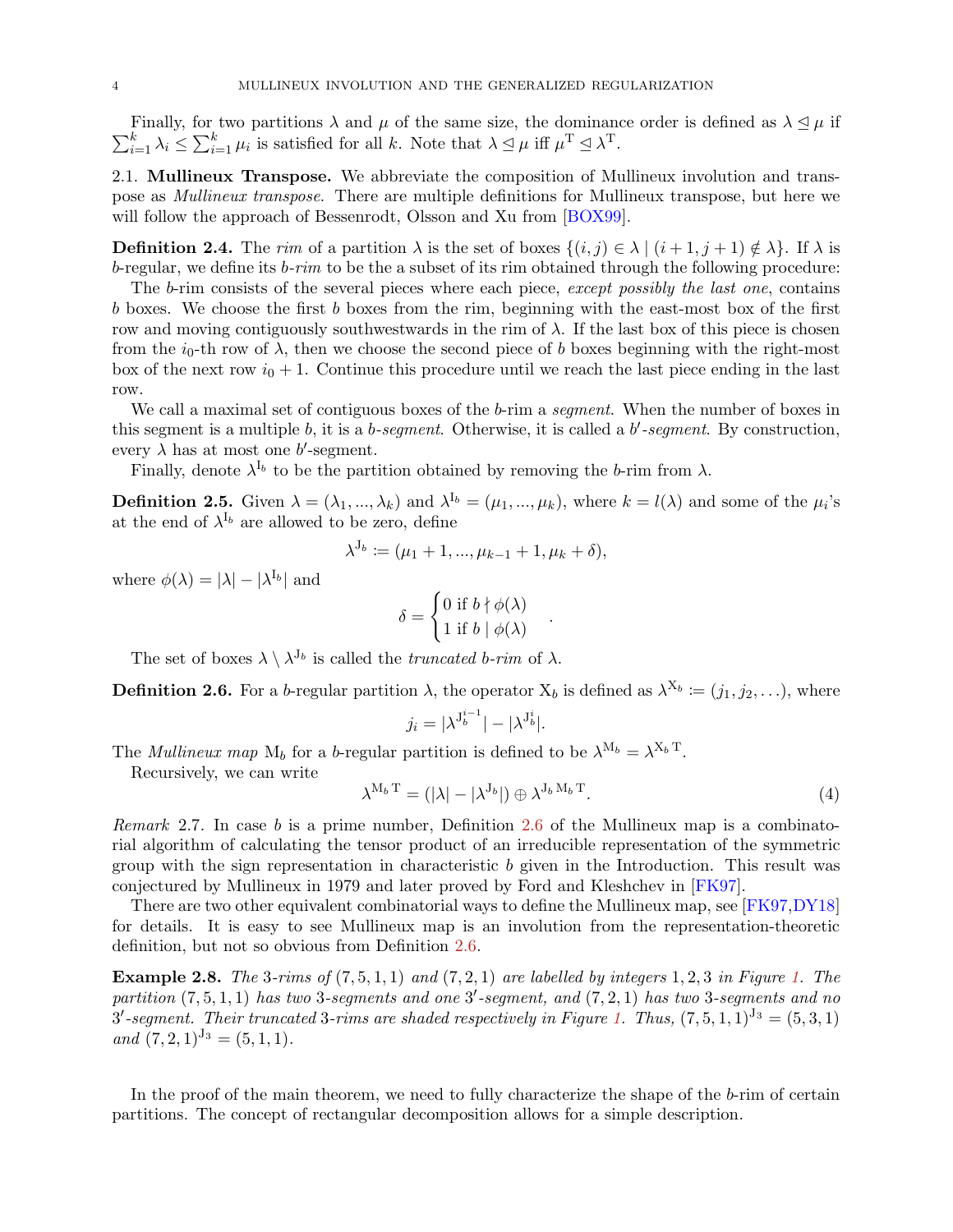<span id="page-4-1"></span>

FIGURE 1. The truncated 3-rims for  $(7, 5, 1, 1)$  and  $(7, 2, 1)$ .

**Definition 2.9.** Given a partition  $\lambda$ , we label the boxes in its b-rim with positive integers from 1 to N in order from northeast to southwest (N is the number of boxes in the b-rim). Suppose  $N = bk + r$  where  $k \in \mathbb{N}$  and  $0 \leq r < b$ . The *b-rectangular decomposition* associated to the *b*-rim is the sequence of rectangles (of boxes)  $r_1, \ldots, r_k$  such that each  $r_i$  is the smallest rectangle containing the consecutive boxes labelled by  $b(i-1)+1,\ldots,\min\{bi,bk+r\}.$ 

We let  $r_i^x$  (resp.  $r_i^y$  $\binom{y}{i}$  be the dimension of the rectangle  $r_i$  in the north-south (resp. west-east) direction. Informally, we may refer to  $r_i^x$  as the width of the rectangle and  $r_i^y$  $\frac{y}{i}$  as the length of the rectangle.

*Remark* 2.10*.* More specifically, the "smallest" rectangle containing a set S of boxes is the intersection of all rectangles parallel to the axes that contain S. So the smallest rectangle that contains b-consecutive boxes on the b-rim necessarily satisfies  $r_i^x + r_i^y = b + 1$ . In the context of Definition [2.9,](#page-3-2) for every *i* except possibly the final one (when  $\lambda$  contains a b'-segment), we have  $r_i^x + r_i^y = b + 1$ .

<span id="page-4-2"></span>Example 2.11. *The* 5-rectangular decomposition of  $(12, 9, 9, 7, 5, 2, 2, 1)$  *is the sequence of rect* $angle\ r_1, r_2, r_3, r_4$  as shown in Figure [2.](#page-4-2) Note that  $r_i^x = 2$  for  $i = 1, 2, 3, 4$ , and  $r_j^y = 4$  for  $j = 1, 2, 3$  and  $r_4^y = 2$ . Moreover, boxes from 1 to 10 form a b-segment, and boxes from 11 to 18 *form a* b ′ *-segment. Also note that by construction, the rectangles may have at most one overlap in the columns, but they occupy all rows of* λ *without overlapping.*



FIGURE 2. The 5-rectangular decomposition of  $(12, 9, 9, 7, 5, 2, 2, 1)$ .

<span id="page-4-0"></span>2.2. Regularization and Column Regularization. At the beginning of Section 2, we embed the Young diagram of a partition into the coordinate plane and refer to a box and its southeast vertex by the same name  $(i, j)$ . From now on, any unit square with vertices in  $\mathbb{Z}^2$  will also be called a *box* and identified with its southeast vertex, i.e., when we refer to a box  $(i, j) \in \mathbb{Z}^2$ , we mean the unit square whose southeast vertex has coordinates  $(i, j)$ .

**Definition 2.12.** Given two nonnegative integers  $a < b$  and a partition  $\lambda$ , we define the following:

(1) For any box  $A = (i_0, j_0) \in \mathbb{Z}^2$ , the *ladder* passing through A is defined to be the finite collection of boxes:

$$
\ell_A = \ell_{i_0, j_0} \coloneqq \{ (i, j) \in \mathbb{N}_{>0}^2 : \exists t \in \mathbb{Z}, i = i_0 - ta, j = j_0 + t(b - a) \}.
$$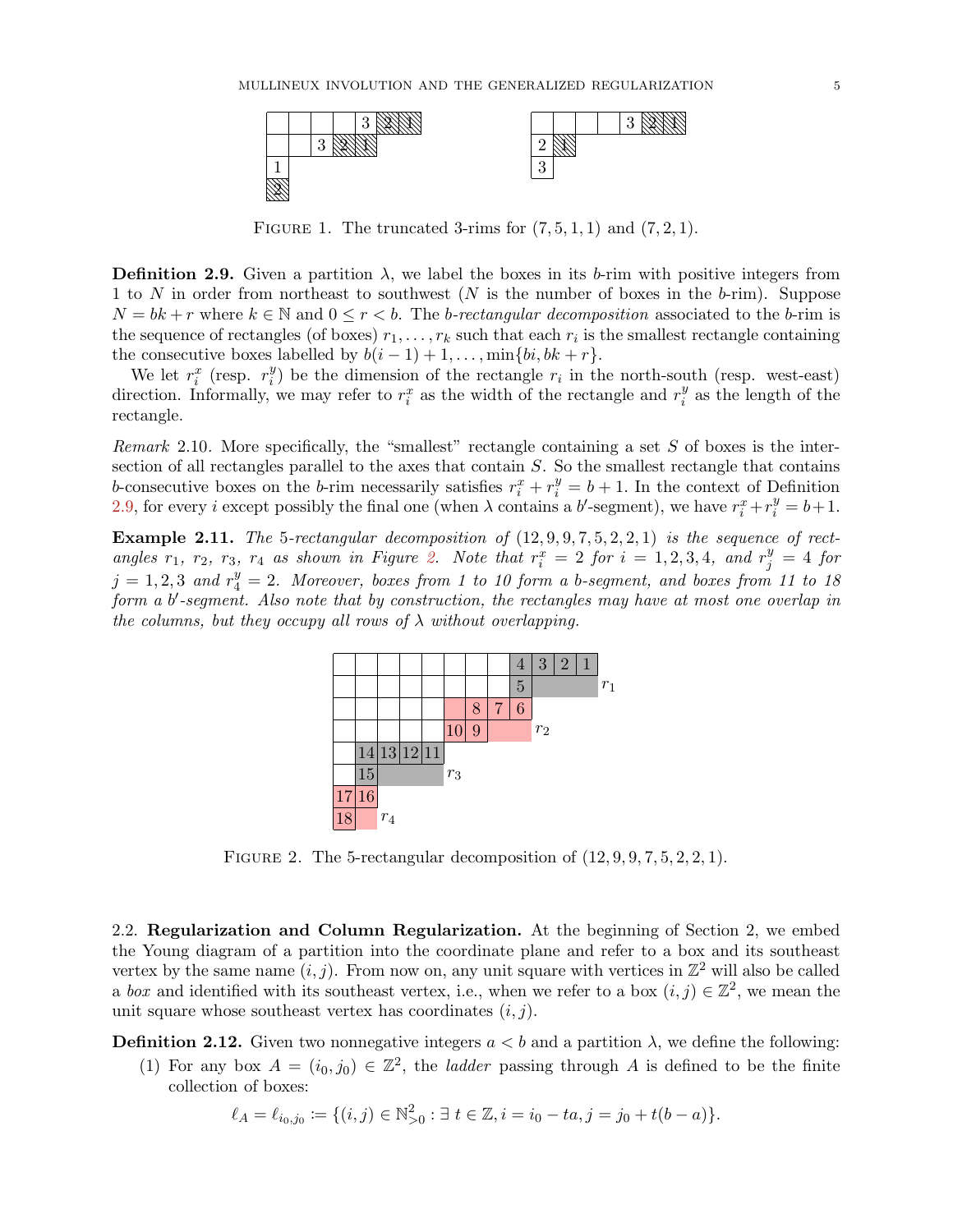- (2) We define the *column regularization*  $\lambda^{\text{Colreg}_{a,b}}$  of  $\lambda$  through the following procedure. For each ladder  $\ell_A : A \in \mathbb{Z}^2$ , if  $\lambda \cap \ell_A \neq \emptyset$ , slide the boxes in the intersection southwards along the ladder  $\ell_A$  to the  $|\lambda \cap \ell_A|$  south-most boxes of  $\ell_A$ . The resulting set of boxes is  $\lambda^{\text{Colreg}_{a,b}}$ , which is not necessarily a partition.
- (3) For any box  $A = (i_0, j_0) \in \mathbb{Z}^2$ , the *dual ladder* passing through A is defined to be:

$$
\hat{\ell}_A = \hat{\ell}_{i_0, j_0} \coloneqq \{ (i, j) \in \mathbb{N}_{>0}^2 : \exists t \in \mathbb{Z}, i = i_0 - t(b - a), j = j_0 + ta \}.
$$

(4) The *regularization*  $\lambda^{\text{Reg}_{a,b}}$  of  $\lambda$  is defined to be  $\lambda^{\text{T} \text{Colreg}_{a,b} \text{T}}$ . Equivalently,  $\lambda^{\text{Reg}_{a,b}}$  is the resulting partition after sliding boxes in each nonempty  $\lambda \cap \hat{\ell}_A : A \in \mathbb{Z}^2$  northwards along the dual ladders  $\hat{\ell}_A$  to the  $|\lambda \cap \hat{\ell}_A|$  north-most boxes of  $\hat{\ell}_A$ .

We say that  $\lambda$  is  $\text{Colreg}_{a,b}$ -valid (resp.  $\text{Reg}_{a,b}$ -valid) if  $\lambda^{\text{Colreg}_{a,b}} \in \mathcal{P}$  (resp.  $\lambda^{\text{Reg}_{a,b}} \in \mathcal{P}$ ).

- *Remark* 2.13. (1) Note that though  $A = (i_0, j_0)$  might not be in  $\lambda$  or even not in the first quadrant,  $\ell_A$  (resp.  $\ell_A$ ) only denotes some of the boxes in the first quadrant on the "underlying" line":  $y - j_0 + \frac{b-a}{a}(x - i_0) = 0$  (resp.  $y - j_0 + \frac{a}{b-a}(x - i_0) = 0$ ).
	- (2) Different subscripts can be used to indicate the same (resp. dual) ladder, for example when  $a = 2, b = 5, \ell_{1,9} = \ell_{-1,12} = \ell_{3,6}$ . But for the sake of clarity, in all the figures in this paper, we will only draw out the "underlying line" when referring to a (resp. dual) ladder.
	- (3) Only when a and b are co-prime, the (resp. dual) ladder coincide with the set of all positive integer points (boxes) on its "underlying line."
	- (4) All the boxes on a (resp. dual) ladder have the same b-residue, we say this residue to be the residue of the (resp. dual) ladder, denoted by  $res_b \ell$  (resp.  $res_b \ell$ ).

<span id="page-5-1"></span><span id="page-5-0"></span>**Example 2.14.** *The partition*  $(3, 2, 2, 1)$  *is* Colreg<sub>2,3</sub>-valid and  $(3, 2, 2, 1)$ <sup>Colreg</sup><sub>2,3</sub> =  $(2, 2, 2, 1, 1)$ *, but*  $\text{Colreg}_{2,3}$  maps  $(3,2,2)$  to  $(2,1,2,1,1) \notin \mathcal{P}$ , hence  $(3,2,2)$  *is not*  $\text{Colreg}_{2,3}$ -valid, which is shown in *Figure [3.](#page-5-0)*



FIGURE 3. An example of a Colreg<sub>2,3</sub>-valid partition  $(3, 2, 2, 1)$  and an Colreg<sub>2,3</sub>invalid one  $(3, 2, 2)$ .

<span id="page-5-2"></span>By definition,  $\lambda$  is  $\text{Reg}_{a,b}$ -valid exactly when  $\lambda^T$  is Colreg<sub>a,b</sub>-valid, so we only specify the criteria for  $\lambda$  being Colreg<sub>a b</sub>-valid.

**Lemma 2.15.** *Given*  $\lambda \in \mathcal{P}$  *and positive integers*  $a < b$ ,  $\lambda$  *is* Colreg<sub>a,b</sub>-valid if and only if for all  $y \in [1, \lambda_1]$ , either  $\ell_{1,y} \subset \lambda$ , or there exists a box  $(i, j) \in \lambda \cap \ell_{0,y}$  such that  $(i + 1, j) \notin \lambda$ . In the first *case where*  $\ell_{1,y} \subset \lambda$ *, we say that the ladder*  $\ell_{1,y}$  *is "full".* 

*Proof.*  $\lambda^{\text{Colreg}_{a,b}} \in \mathcal{P}$  is equivalent to the following: For every  $(i, j) \in \lambda^{\text{Colreg}_{a,b}},$ 

- (1) if  $j \geq 2$ ,  $(i, j 1) \in \lambda^{\text{Colreg}_{a,b}}$ ;
- (2) if  $i \geq 2$ ,  $(i-1,j) \in \lambda^{\text{Colreg}_{a,b}}$ .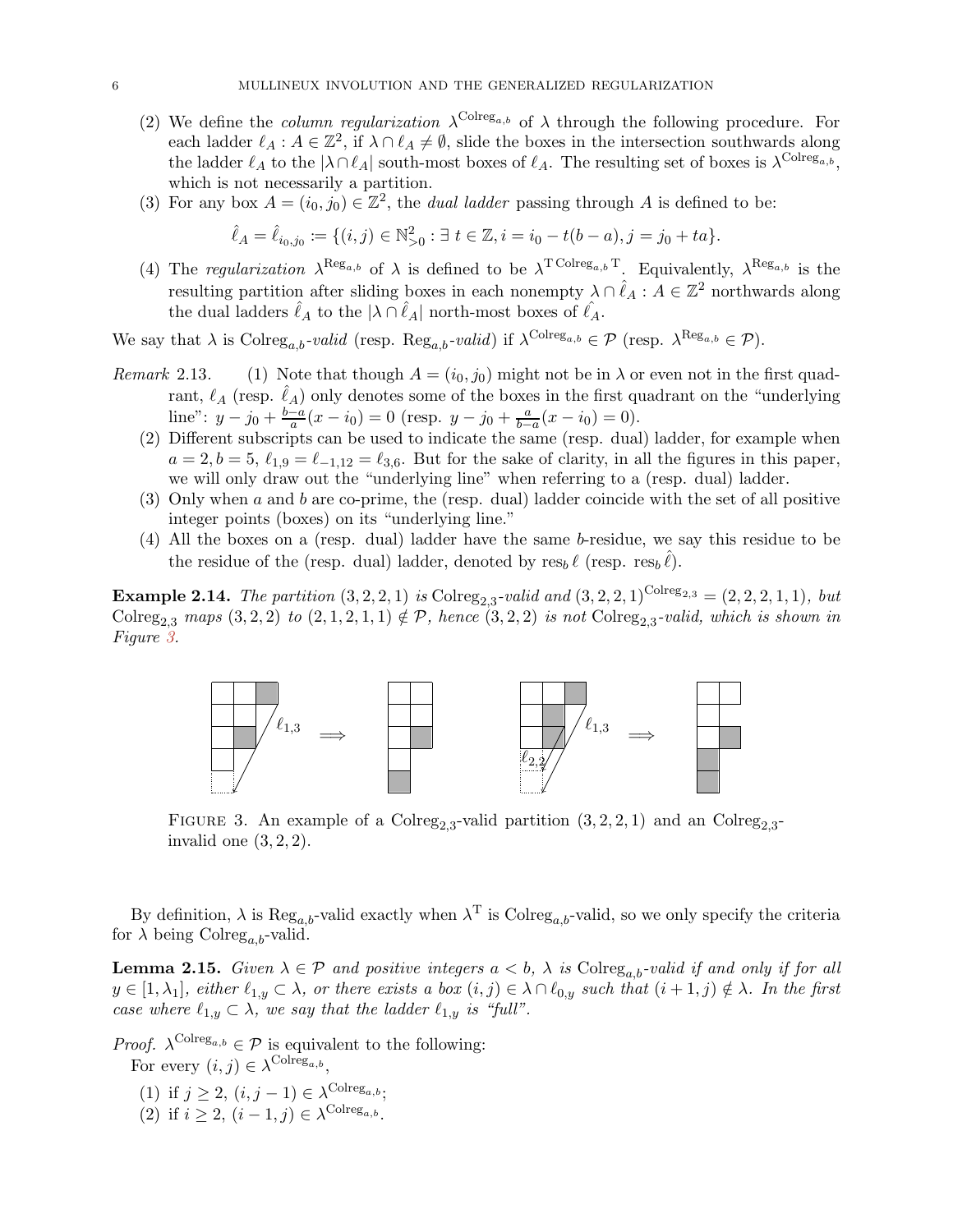(1) is always true for any  $\lambda$ . In fact for every  $(x, y) \in \lambda$ ,  $y \geq 2$ , consider the two ladders  $\ell_{x,y}$  and  $\ell_{x,y-1}$ . If the ladder  $\ell_{x,y}$  contains a box of the form  $(i,1)$ , then  $|\ell_{x,y-1}| = |\ell_{x,y}| - 1$  and  $|(\ell_{x,y-1} \cap \lambda)| \ge |(\ell_{x,y} \cap \lambda)| - 1$  since (1) is satisfied by  $\lambda$ . If  $\ell_{x,y}$  does not contain a box of the form  $(i, 1)$ , then  $|\ell_{x,y-1}| = |\ell_{x,y}|$  and  $|(\ell_{x,y-1} \cap \lambda)| \geq |(\ell_{x,y} \cap \lambda)|$ . Because Colreg<sub>a,b</sub> fixes the number of boxes on each ladder, and moves the boxes on each ladder to the south-most positions, for any  $(i, j) \in \lambda^{\text{Colreg}_{a,b}}$  and  $j \geq 2$ ,  $(i, j - 1) \in \lambda^{\text{Colreg}_{a,b}}$ .

To satisfy condition (2), for every  $(x, y) \in \lambda$ ,  $x \ge 2$ , we consider  $\ell_{x,y}$  and  $\ell_{x-1,y}$ . Similar as case (1), if  $\ell_{x,y}$  contains a box of the form  $(1, j)$ , then  $|\ell_{x-1,y}| = |\ell_{x,y}|-1$  and  $|(\ell_{x-1,y}\cap\lambda)| \ge |(\ell_{x,y}\cap\lambda)|-1$ since when  $i \geq 2$  for each  $(i, j) \in \lambda$ ,  $(i - 1, j) \in \lambda$ . If  $\ell_{x,y}$  does not contain a box of the form  $(1, j)$ , then  $|\ell_{x-1,y}| = |\ell_{x,y}|$  and  $|(\ell_{x-1,y} \cap \lambda)| \ge |(\ell_{x,y} \cap \lambda)|$ . Hence  $\lambda^{\text{Colreg}_{a,b}} \notin \mathcal{P}$  occurs only in the former case where  $|(\ell_{x-1,y}\cap\lambda)|=|(\ell_{x,y}\cap\lambda)|-1, \ell_{x,y}$  contains through a box of the form  $(1, j)$ , and  $\ell_{x,y}\not\subset\lambda$ . In this case, without loss of generality, we suppose  $x = 1$  and  $y \in [1, \lambda_1]$ . Then the only situation when  $\lambda^{\text{Colreg}_{a,b}} \notin \mathcal{P}$  is when  $\ell_{1,y} \notin \lambda$ , and pairs of boxes  $(i,j) \in \ell_{1,y}$ ,  $i \geq 2$  and  $(i-1,y) \in \ell_{0,y}$ are either both present in  $\lambda$  or both not in  $\lambda$  simultaneously. Under these conditions, the box  $(1, y) \in \ell_{1,y}$  slides to a position where the box immediately north to it is not in  $\lambda^{\text{Colreg}_{a,b}}$ .

*Remark* 2.16*.* Referring to Example [2.14,](#page-5-1) the box  $(3,2) \in \ell_{0,3} \cap (3,2,2)^{\text{Colreg}_{2,3}}$  while  $(2,2) \notin$  $(3, 2, 2)^{\text{Colreg}_{2,3}}$ . In fact, in  $(3, 2, 2)$ , there is no box  $(i, j) \in \ell_{0,3} \cap \lambda$  where  $(i + 1, j) \notin \lambda$ , so it is not  $Colreg_{a,b}$ -valid.

It is important to note the following proposition, which in part illustrates the subtleties when a second parameter is added. In previous works, the notions of Reg-valid and Colreg-valid were irrelevant since only one parameter was used. In fact, for any value of b and any partition  $\lambda$ , the maps Reg<sub>b</sub> and Colreg<sub>b</sub> would be well-defined operators on  $\lambda$ .

**Proposition 2.17.** *Every partition*  $\lambda$  *is* Reg<sub>1,b</sub>-valid and Colreg<sub>1,b</sub>-valid for all b.

*Proof.* To show that  $\lambda$  is Colreg<sub>1,b</sub>-valid, we directly apply Lemma [2.15.](#page-5-2) For all  $y \in [1, \lambda_1]$ , either  $\ell_{1,y} \subset \lambda$  or there exists a box  $(i+1,j)$  furthest north along  $\ell_{1,y}$  such that  $(i+1,j) \notin \lambda$ . Then the box  $(i, j + b - 1)$ , which is the box immediately northeast of  $(i + 1, j)$  along the ladder  $\ell_{1,y}$ , must be in  $\lambda$ . Therefore,  $(i, j) \in \lambda \cap \ell_{0,y}$  while  $(i + 1, j) \notin \lambda$ , so the condition in Lemma [2.15](#page-5-2) is satisfied.

We apply the same argument to all ladders  $\ell_{1,y}$  for  $y \in [1, \lambda_1]$  and conclude that  $\lambda$  is Colreg<sub>1,b</sub>valid. By applying the proof to  $\lambda^T$ , we see that  $\lambda$  is  $\text{Reg}_{1,b}$ -valid as well.

**Definition 2.18.** Given positive integers  $a < b$ , a partition  $\lambda$  is  $(a, b)$ -regular if  $\lambda^{\text{Reg}_{a,b}} = \lambda$ .

*Remark* 2.19.  $(1, b)$ -regular is equivalent to the notion of b-regular. Also  $(a, b)$ -regular implies b-regular for any positive integer a with  $a < b$ .

For positive integers a < b, we wish to define an intermediate operator called the *column semi-regularization*  $\text{Coles}_{a,b}$  to compute  $\text{Coles}_{a,b}$  in a row-by-row fashion (parallel to that of the Mullineux transpose as in Equation [\(4\)](#page-3-3)):  $\lambda_i^{\text{Colreg}_{a,b}} = |\lambda^{\text{Colseg}_{a,b}^i}| - |\lambda^{\text{Colseg}_{a,b}^i}|$ , or recursively,

<span id="page-6-0"></span>
$$
\lambda^{\text{Colreg}_{a,b}} = (|\lambda| - |\lambda^{\text{Colseg}_{a,b}}|) \oplus \lambda^{\text{Colseg}_{a,b}\text{Colreg}_{a,b}}.
$$
\n(5)

The only way to do this is the following:

**Definition 2.20.** Given a Colreg<sub>a,b</sub>-valid partition  $\lambda$ , the *column semi-regularization*  $\lambda^{\text{Colesg}_{a,b}}$  of  $\lambda$  is defined by the following procedure. For all  $(1, y) \in \lambda$ , if  $\ell_{1,y} \not\subset \lambda$ , slide  $(1, y)$  to the north-most position  $(i, j)$  in  $\ell_{1,y} \setminus \lambda$  such that  $(i - 1, j) \in \lambda$ . Then, we remove what remains of the first row, and the resulting partition is defined to be  $\lambda^{\text{Colesg}_{a,b}}$ .

It is clear that  $\text{Coleg}_{a,b}$  is well-defined by Lemma [2.15,](#page-5-2) and  $\lambda^{\text{Coleg}_{a,b}}$  is  $\text{Coleg}_{a,b}$ -valid if  $\lambda$  is. Note that we only perform  $\text{Coleg}_{a,b}$  to  $\text{Coleg}_{a,b}$ -valid partitions.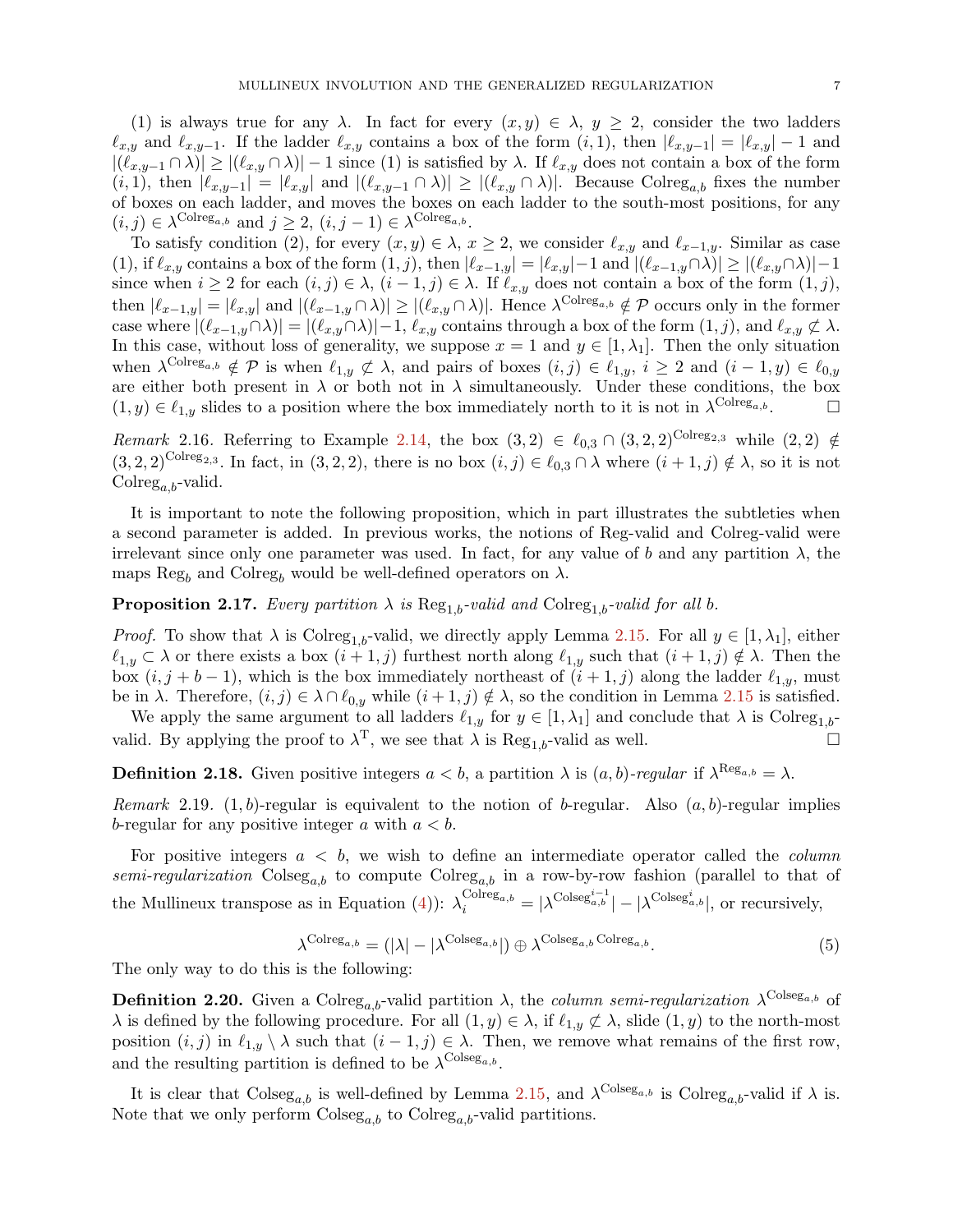<span id="page-7-2"></span>**Example 2.21.** In the diagram shown in Figure [4,](#page-7-2) the boxes  $(1,12)$  and  $(1,13)$  shift under Colseg<sub>2.5</sub> *to* (3, 10) *and* (5, 6) *respectively. We have*

$$
(13, 10, 9, 7, 5, 2, 2, 1)^{\text{Coiseg}_{2,5}} = (10, 10, 7, 6, 2, 2, 1).
$$



FIGURE 4. An example of column semi-regularization  $\text{Coles}_{2,5}$ :  $(13, 10, 9, 7, 5, 2, 2, 1)^{\text{Colesg}_{2,5}} = (10, 10, 7, 6, 2, 2, 1).$ 

<span id="page-7-0"></span>2.3. Cores and Quotients. Cores and quotients are crucial concepts of partitions, and many attempts have been made to understand the Mullineux map in terms of cores and quotients. We first recall the definition of cores and refer to [\[Mac98\]](#page-19-10) for that of quotients and their basic properties.

**Definition 2.22.** The *b-core* Core<sub>b</sub>( $\lambda$ ) of any partition  $\lambda$  is the partition that remains after removing as many b-ribbons in succession as possible. It is well-known that the result is independent of the choice of removals. If  $\lambda = \text{Core}_b(\lambda)$ , then  $\lambda$  itself is called a *b-core*.

**Definition 2.23.** The b-content of the partition  $\lambda$  is a tuple  $(c_0, \ldots, c_{b-1})$  where  $c_i$  is the number of boxes in  $\lambda$  with residue *i*.

Proposition 2.24 ( [\[Mac98\]](#page-19-10)). *The* b*-content determines the* b*-core of a partition.*

Since the residue of boxes on each ladder is the same, the b-content is fixed when boxes move within the same ladders. Thus, b-core is an invariant under the (column) regularization process, and we have the following result:

<span id="page-7-4"></span>**Lemma 2.25.** For a  $\text{Reg}_{a,b}$ -valid (resp. Colreg<sub>a,b</sub>-valid) partition  $\lambda$ , we have

 $\text{Core}_b(\lambda^{\text{Reg}_{a,b}}) = \text{Core}_b(\lambda)$   $(resp. \ \text{Core}_b(\lambda^{\text{Colreg}_{a,b}}) = \text{Core}_b(\lambda))$ 

*In particular, we have*  $|\lambda^{\text{Reg}_{a,b}}|_b = |\lambda|_b$  *(resp.*  $|\lambda^{\text{Colreg}_{a,b}}|_b = |\lambda|_b$ ).

<span id="page-7-1"></span>*Remark* 2.26*.* Mullineux transpose also fixes the core of a b-regular partition, as shown in [\[FK97\]](#page-19-2), which is compatible with Theorem [1.1.](#page-1-1)

## 3. Rectangular Decomposition and Proof to the Main Theorem

<span id="page-7-3"></span>In this section we will completely characterize the shape of  $\lambda$  satisfying the conditions restraining hook shape from Equations [\(1\)](#page-1-0). Using this description, we then conclude with a proof of Theorem [1.1.](#page-1-1) It happens that the conditions from Equations [\(1\)](#page-1-0) give a strong result on the dimensions of any rectangle that contains b consecutive boxes on the rim of  $\lambda$ . Although we will often apply the lemma below to rectangles in the rectangular decomposition of  $\lambda$ , it is proven in greater generality here. The following result gives a strong restriction on the dimensions  $r^x$  and  $r^y$  (see Definition [2.9\)](#page-3-2) of the rectangles.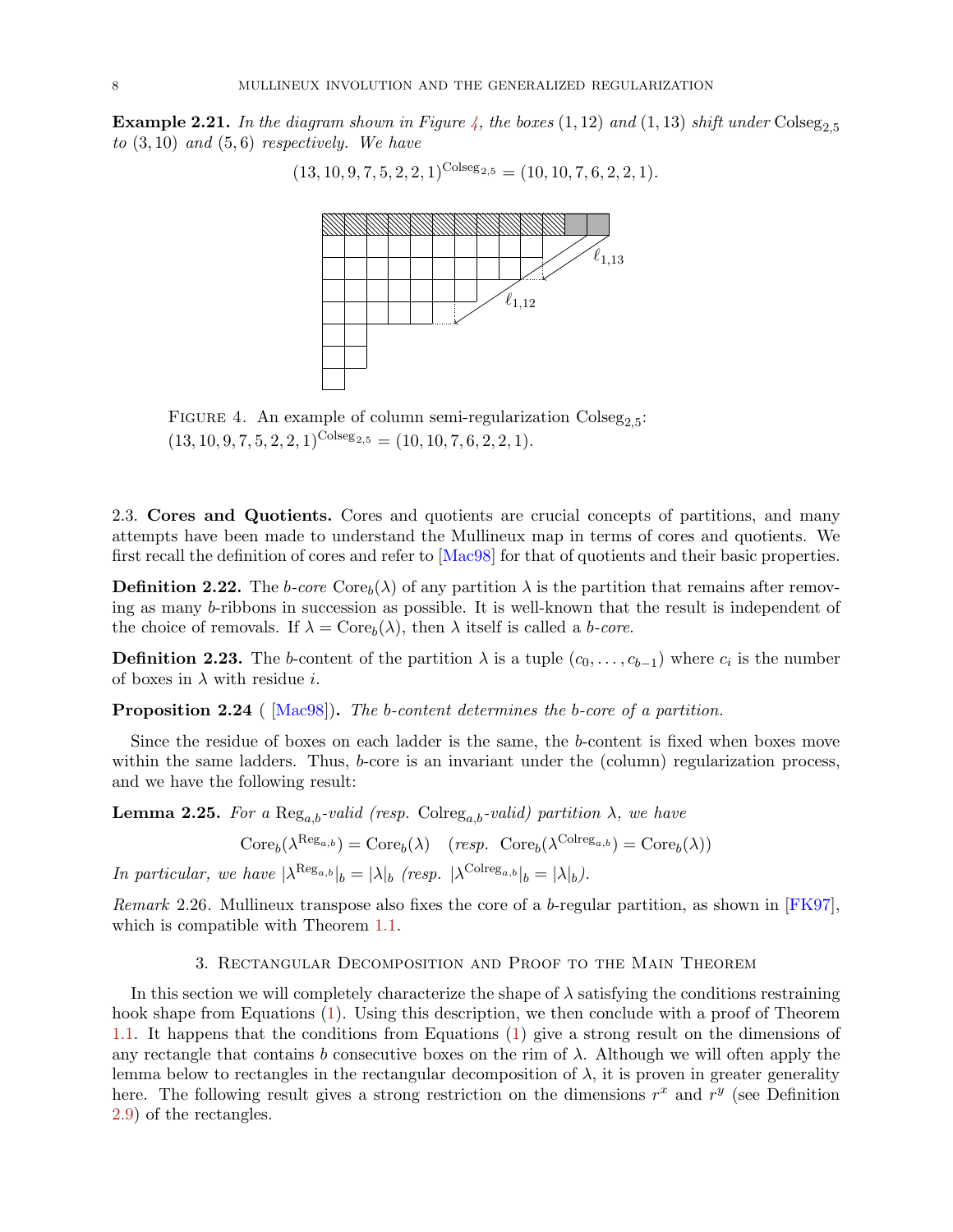**Lemma 3.1.** *Given a partition*  $\lambda$ *, suppose*  $r_{\alpha}$  *and*  $r_{\beta}$  *are two smallest rectangles each containing* b consecutive boxes of the rim of  $\lambda$ , i.e.  $r^x_\alpha + r^y_\alpha = r^x_\beta + r^y_\beta = b + 1$ . Let the box  $B_0 = (i_0, j_0)$  be the *box furthest northeast in*  $r_{\alpha}$ *. Suppose the following conditions are satisfied:* 

- $(1)$   $(i_0, j_0 + 1) \notin \lambda$ ; (2)  $r^x_\alpha > a \geq r^x_\beta;$
- *(3)*  $r_\beta$  *contains a box strictly southwest of*  $r_\alpha$ *.*

*Then*  $\lambda$  *contains a hook with leg length* a *and arm length*  $b - a - 1$ .

Note that  $r_{\alpha}$  and  $r_{\beta}$  are not necessarily rectangles from the rectangular decomposition of  $\lambda$ ; the indices  $\alpha$  and  $\beta$  are irrelevant to the statement of the Lemma but will be referenced later in the section when we apply Lemma [3.1](#page-7-3) to rectangles in the rectangular decomposition.

<span id="page-8-0"></span>**Example 3.2.** The example in Figure [5](#page-8-0) illustrates the statement of Lemma [3.1.](#page-7-3) The rectangles  $r_{\alpha}$ *and* r<sup>β</sup> *are colored yellow and the corresponding boxes in the rim are outlined in red. We see that*  $B_0 = (i_0, j_0) = (1, 8)$  and  $(1, 9) \notin \lambda$ , thus the first condition is satisfied. We have  $r^x_{\alpha} = 3$ ,  $r^y_{\alpha} = 3$ ,  $r_{\beta}^x = 2$ , and  $r_{\beta}^y = 4$ , thus the second condition is satisfied. Finally, from the diagram, the third *condition is satisfied as well. Lemma [3.1](#page-7-3) implies that there is a hook of leg length* 2 *and arm length* 2*, which is outlined in blue.*



FIGURE 5. Illustration of the statement of Lemma [3.1](#page-7-3) on  $(8, 8, 7, 6, 6, 1)$  with  $a = 2$ and  $b = 5$ .

*Proof of Lemma [3.1.](#page-7-3)* Let  $B_c = (i_c, j_c)$  be the box furthest southwest in  $r_\beta$ . We must have  $j_c < j_0$ and  $i_c > i_0$  since  $r_\beta$  contains a box strictly southwest of  $r_\alpha$ . Denote by  $\beta$  the set of consecutive boxes in the rim of  $\lambda$  starting at  $B_0$  and ending at  $B_c$ . We define

$$
S = \{(i, j) \in \mathcal{B} : (i + 1, j) \notin \lambda\}
$$
  

$$
\mathcal{E} = \{(i + a, j - (b - a - 1)) : (i, j) \in \mathcal{B}, (i, j + 1) \notin \lambda\}.
$$

For an example of this definition, see Figure [8.](#page-10-0)

We first show that  $S \cap \mathcal{E} \neq \emptyset$ , then we use a box in this intersection to find a corresponding hook of leg length a and arm length  $b - a - 1$ . We prove that  $S \cap \mathcal{E} \neq \emptyset$  by examining the sequence of boxes in S and E when written from the northeast to southwest direction. Our approach is to show that since S begins south of  $\mathcal E$  and ends north of  $\mathcal E$ , an "intermediate value" argument implies that the two sets must intersect.

Since there is at least one box in the rim for each y-coordinate and x-coordinate, the set  $S$ contains exactly one box for every y-coordinate in  $[j_c + 1, j_0]$ , and E contains one box for every x-coordinate in  $[i_0 + a, i_c + a]$ . We sort the boxes in S and E in order from northeast to southwest and consider the two sequences. Since  $B_0 = (i_0, j_0) \in \lambda$  and  $(i_0, j_0 + 1) \notin \lambda$  by the first condition, the box  $(i_0 + a, j_0 - (b - a - 1))$  must lie in  $\mathcal{E}$ , and we denote this box, the first box of  $\mathcal{E}$ , by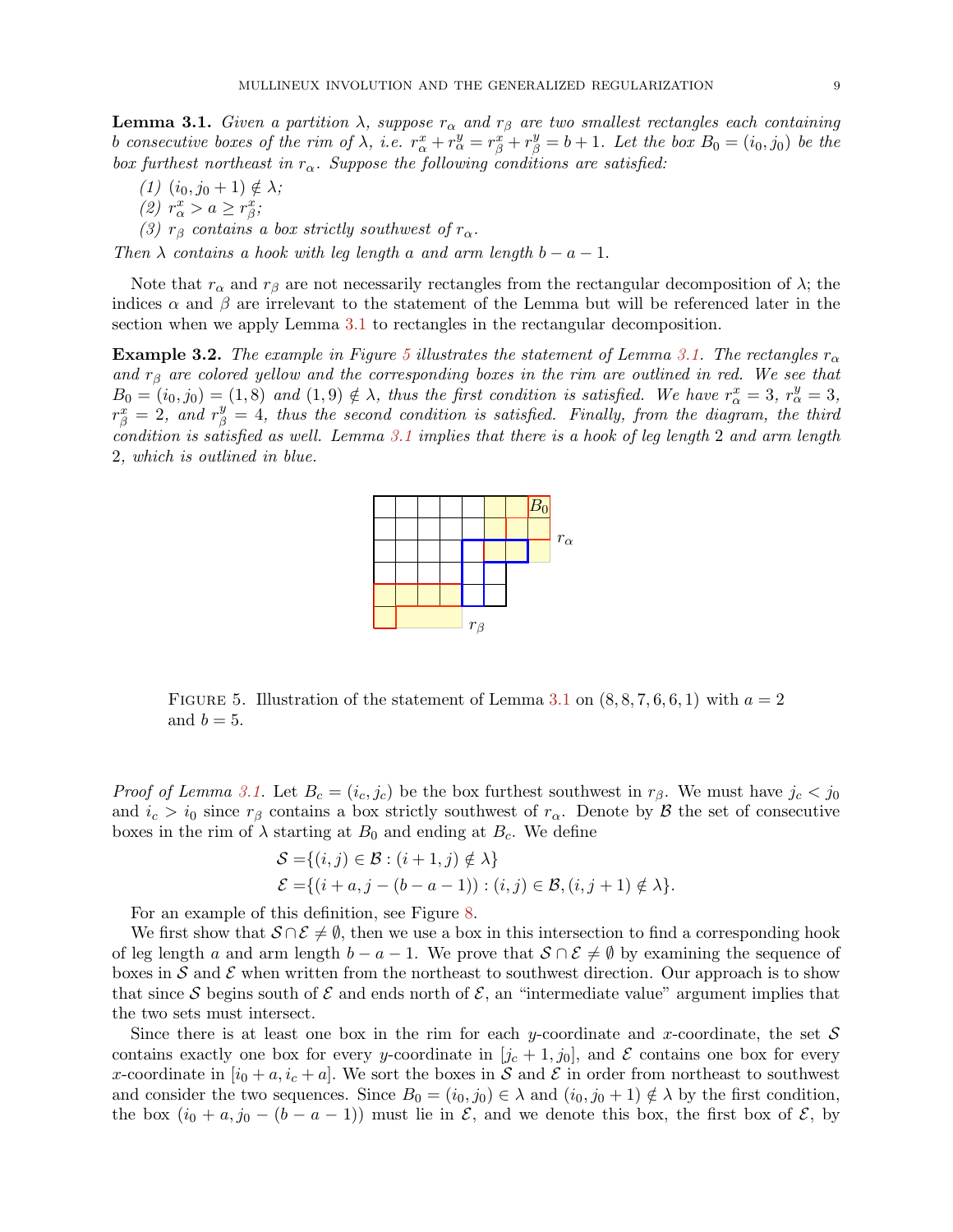$E_{i_0+a} = (i_0 + a, j_0 - (b - a - 1))$ . Denote the southwest-most box of  $r_\alpha$  by  $B_{b-1} = (i_{b-1}, j_{b-1}) =$  $(i_0 + r_\alpha^x - 1, j_0 - r_\alpha^y + 1)$ . We know that  $E_{i_0 + a}$  is northwest to  $B_b$  (not necessarily strict) and these two boxes determine a line of slope 1. Since  $j_c < j_0 - (b - a - 1) \leq j_{b-1} = j_0 - r_\alpha^y + 1$ , the unique box  $(i', j_0 - (b - a - 1)) \in S$  in the same column of  $E_{i_0+a}$  is not north of  $E_{i_0+a}$ , i.e.  $i' \ge i_0 + a$ .

<span id="page-9-0"></span>Next, we consider the unique box  $E_{i_c} = (i_c, j')$  in  $\mathcal{E}$ , which has x-coordinate  $i_c$ . Since  $r^y_\beta \geq b-a+1$ , we find that  $j' > j_c$ . Next, we find the unique box  $(i'', j') \in S$  in the same column of  $E_{i_c}$ . Then  $i'' \leq i_c$  since  $(i'', j') \in \mathcal{S} \subset \lambda$ . This argument is illustrated by Figure [6.](#page-9-0)



FIGURE 6. Illustration of  $E_{i_c} = (i_c, j')$  and a box  $(i'', j')$  in S north of it. The rectangle  $r_\beta$  is colored in yellow.

We now consider boxes in S and E inside the big rectangle (with sides parallel to the axis) whose northeast-most box is  $E_{i_0+a}$  and southwest-most box is  $E_{i_c}$ . Boxes in  $\mathcal E$  divide the rows into:

$$
x_0 = i_0 + a < x_1 < \ldots < x_k = i_c + 1
$$

such that the boxes in E on rows  $[x_{i-1}, x_i - 1]$  lie in the same column  $\varphi(j)$  and  $\varphi(j) < \varphi(j-1)$  for all  $j = 1, \ldots, k$  (see Figure [7\)](#page-10-1). Next, we define the function  $\psi$  such that  $(\psi(j), \varphi(j))$  is the unique box in S and column  $\varphi(j)$ .

Suppose on the contrary that  $S \cap \mathcal{E} = \emptyset$ . The above argument about S and E gives the conditions  $\psi(1) \geq x_1$  and  $\psi(k) < x_k$ . Also note that  $\psi(j) \geq \psi(j-1)$  because  $\varphi(j) < \varphi(j-1)$  and we are considering the boxes of S from northeast to southwest. We show by induction that  $\psi(j) \geq x_i$  for all j; this will give the necessary contradiction since we have already shown  $\psi(k) < x$ .

The base case, where  $j = 1$ , is true from our reasoning above. Suppose that  $\psi(j) \geq x_j$  holds for indices strictly less than a fixed j. So

$$
\psi(j) \ge \psi(j-1) \ge x_{j-1}.
$$

We know that  $(x, \varphi(j)) \in \mathcal{E}$  for  $x \in [x_{j-1}, x_j-1]$ . Since  $\mathcal{S} \cap \mathcal{E} = \emptyset$  by assumption,  $\psi(j) \geq x_j$ , which completes the induction. However, this implies that  $\psi(k) \geq x_k = i_c + 1$ , which is a contradiction, so we must have  $S \cap \mathcal{E} \neq \emptyset$ . Figure [7](#page-10-1) illustrates this part of the proof.

Pick  $(i, j) \in \mathcal{S} \cap \mathcal{E}$ . Then  $(i, j) \in \lambda$ , and  $(i + 1, j) \notin \lambda$ . Also,  $(i - a, j + (b - a - 1)) \in \lambda$ , and  $(i - a, j + b - a) \notin \lambda$ . Hence,  $H_{i-a,j}$  has corresponding leg length a and arm length  $b - a - 1$ , as desired. See Figure [8](#page-10-0) for an illustration of this argument.

At this point, we note that there is a special type of hook of the shape

<span id="page-9-1"></span>
$$
H_{i,j} = tb, l_{i,j} = ta \text{ for some } t \in \mathbb{N}_{>0}.
$$
\n
$$
(6)
$$

<span id="page-9-2"></span>Note that this type of hook is not  $(a, b)$ -shallow, and in the case of  $b > 2a$ , it is not  $(a, b)$ -steep either.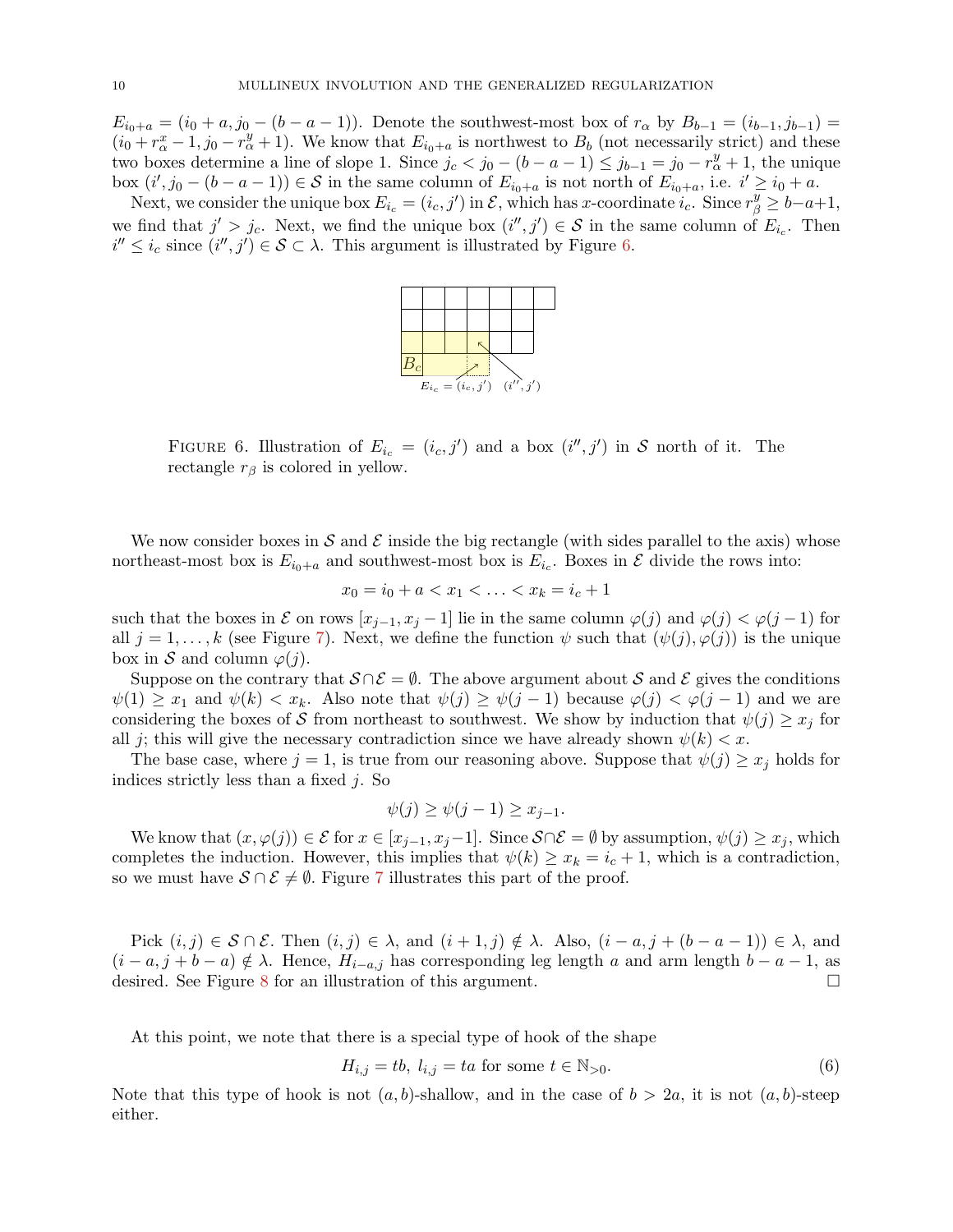<span id="page-10-1"></span>

<span id="page-10-0"></span>FIGURE 7. Illustration of the shape of S and S in the proof of Lemma [3.1.](#page-7-3) Boxes shaded black are in S. Boxes shaded in red are in  $\mathcal{E}$ .



FIGURE 8. Illustration of the argument in the proof of Lemma [3.1](#page-7-3) on  $(8, 8, 7, 6, 6, 1)$ with  $a = 2$  and  $b = 5$ . The boxes in S are shaded with black lines and S is shaded with red lines. They intersect at  $(5,5)$ , which determines the hook  $H_{3,5}$  with  $a_{3,5} = b - a - 1 = 2$  and  $l_{3,5} = a = 2$ , outlined in blue.

**Lemma 3.3.** *Consider a* Colreg<sub>a,b</sub>-valid partition  $\lambda$  *containing no hook of shape* [\(6\)](#page-9-1). For a ladder  $\ell_{1,y}$ :  $y \in [1, \lambda_1]$  *that is not full (i.e.*  $\ell_{1,y} \not\subset \lambda$ ), let  $(i,j)$  be the box furthest north in  $\ell_{1,y} \setminus \lambda$ . Then,  $(i-1, j) \in \lambda$ .

Example 3.4. *We illustrate the statement of Lemma [3.3](#page-9-2) in Figure [9](#page-11-0) in the case of* a = 2 *and*  $b = 5$ *. On the left side, in*  $(8, 5, 4, 1)$ *, the boxes*  $(5, 1)$  *and*  $(3, 5)$  *are the north-most boxes on ladders*  $\ell_{1,7}$  and  $\ell_{1,8}$  respectively that are not contained in  $\lambda$ . The boxes immediately north of (5,1) and  $(3, 5)$  *are in*  $\lambda$  *as Lemma* [3.3](#page-9-2) *states.* 

*On the right hand side, however, in*  $(8, 4, 4, 2)$ *, the box*  $(3, 5)$  *is the north-most box on*  $\ell_{1,8}$  *not contained in*  $\lambda$ *. In this case*  $(2,5) \notin \lambda$ *, which contradicts Lemma [3.3.](#page-9-2) Then Lemma [2.15](#page-5-2) implies that*  $(4, 2) \in \lambda$  *and*  $(5, 2) \notin \lambda$ *. This gives hook*  $H_{2,2}$  *of shape*  $(6)$ *, which is not allowed by the statement of the lemma.*

*Proof of Lemma [3.3.](#page-9-2)* Let  $\ell_{1,y_1}$  be the westmost ladder that is not full, passing through a box in the first row. Then all  $\ell_{1,y}$  east of  $\ell_{1,y_1}$  are not full either. Thus, we denote by  $\ell_{1,y_1}, \ell_{1,y_1+1}, \ldots, \ell_{1,\lambda_1}$  to be all the ladders passing through a box in the first row of  $\lambda$  that are not fully contained in  $\lambda$  (if there are any). We proceed by induction to show that the lemma holds for all of these ladders.

In the base case, we consider the ladder  $\ell_{1,y_1}$ . Let  $(i, j)$  be the box furthest north on  $\ell_{1,y_1}$  that is not in  $\lambda$ . Note that  $i > 1$  because  $\ell_{1,y_1}$  contains a box in the first row. Suppose for the sake of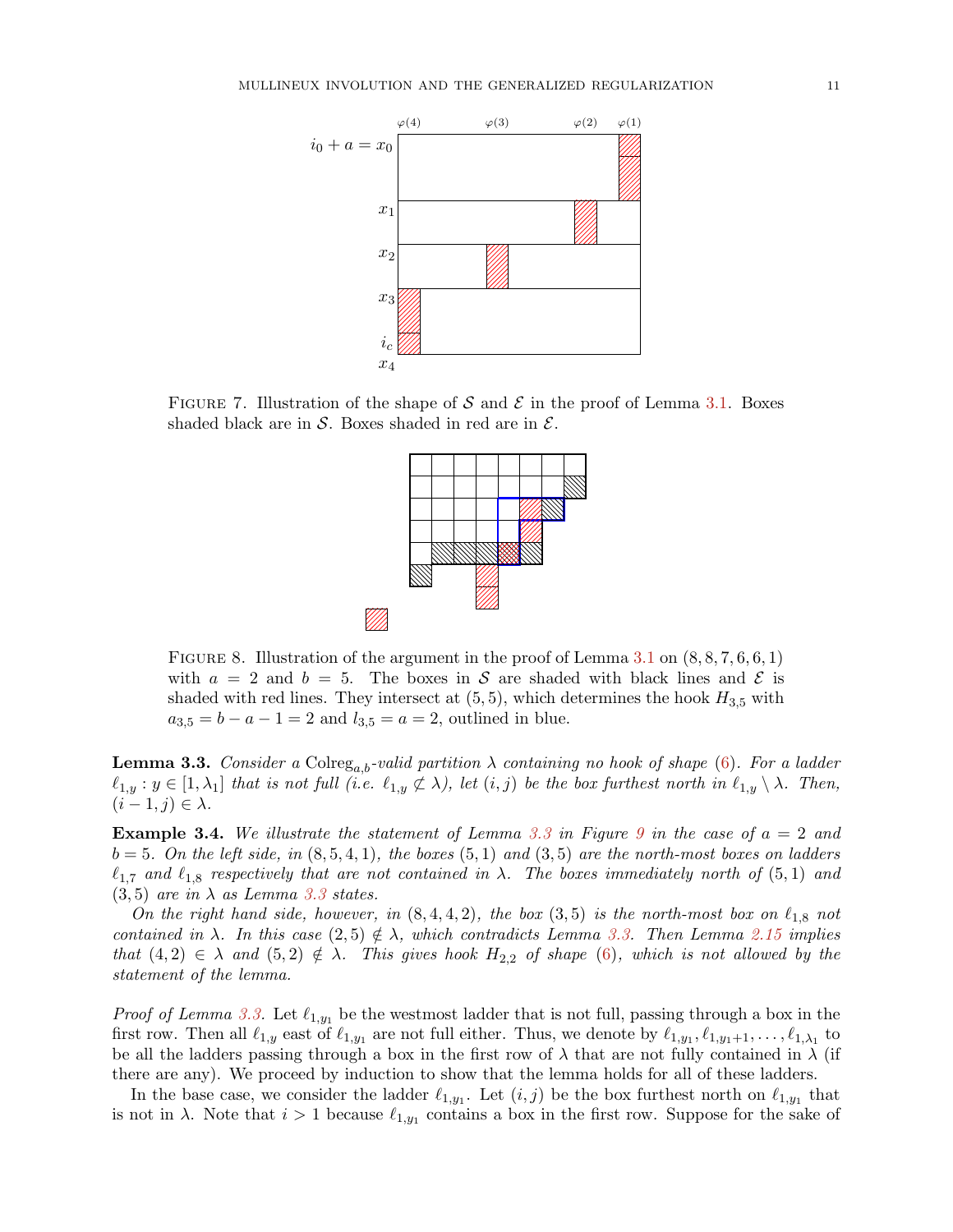<span id="page-11-0"></span>

FIGURE 9. Illustration of the statement of Lemma [3.3.](#page-9-2) The ladders  $\ell_{1,y}$  are labeled. A hook of shape [\(6\)](#page-9-1) is outlined in blue. Key boxes in  $\ell_{1,y} \setminus \lambda$  are drawn in dotted lines.

<span id="page-11-1"></span>contradiction that  $(i-1, j) \notin \lambda$ . Since  $\lambda$  is Colreg<sub>a,b</sub>-valid, Lemma [2.15](#page-5-2) implies  $\exists t \in \mathbb{N}$  such that  $(i + ta, j - t(b - a)) \notin \lambda$  and  $(i + ta - 1, j - t(b - a)) \in \lambda$ . By construction  $\ell_{1,y_1-1}$  is completely contained in  $\lambda$ , so  $(i, j - 1) \in \ell_{1,y_1-1} \subset \lambda$ , and thus  $(i - 1, j - 1) \in \lambda$  as well. Then  $H_{i-1,j-t(b-a)}$ satisfies  $l_{i-1,j-t(b-a)} = ta$  and  $a_{i-1,j-t(b-a)} = t(b-a) - 1$ , which contradicts the hypothesis that  $\lambda$ contains no hook of shape [\(6\)](#page-9-1). Hence, our initial assumption was false, and  $(i - 1, j) \in \lambda$ , which completes the base case. Figure [10](#page-11-1) illustrates this part of the proof.



FIGURE 10. Illustration of the proof of Lemma [3.3.](#page-9-2)

For the inductive step, we reason similarly as we did in the base case. Assume that the lemma holds for all  $\ell_{1,y}: y \in [y_1, y']$  for a fixed  $y' < \lambda_1$ . Let  $(i, j)$  be the box furthest north on  $\ell_{1,y'}$  that is not in  $\lambda$ . Once again, note that  $i > 1$  because  $\ell_{1,y'}$  contains a box in the first row. Suppose for the sake of contradiction that  $(i-1, j) \notin \lambda$ . Since all boxes in  $\ell_{1,y'}$  north of  $(i, j)$  are in  $\lambda$ , all boxes in  $\ell_{1,y'-1}$  north of  $(i,j)$  are also in  $\lambda$ .

Consider the box  $(i, j - 1)$  on ladder  $\ell_{1,y'}$ . If  $(i, j - 1) \in \lambda$ , then  $(i - 1, j - 1) \in \lambda$  since it lies immediately north of  $(i, j-1)$ ; if  $(i, j-1) \notin \lambda$ , then  $(i, j-1)$  is the north-most box in  $\ell_{1,y'} \setminus \lambda$ . In this case, the inductive hypothesis also guarantees  $(i-1, j-1) \in \lambda$ . Thus, we conclude  $(i-1, j-1) \in \lambda$ and  $(i - 1, j) \notin \lambda$  in all cases.

Using the exact same reasoning from the proof of the base case, we can use Lemma [2.15](#page-5-2) to find a box  $(i + ta - 1, j - t(b - a)) \in \lambda$  such that  $(i + ta, j - t(b - a)) \notin \lambda$ . This gives a hook  $H_{i-1,j-t(b-a)} = tb$  with leg length ta and contradicts the hypothesis that  $\lambda$  contains no hook of shape [\(6\)](#page-9-1). Thus, we must have  $(i - 1, j) \in \lambda$ , which completes the induction.

Consider the b-rectangular decomposition of  $\lambda$  in Definition [2.9.](#page-3-2) Define  $\omega(\lambda)$  to be largest index such that

$$
r^x_{\omega(\lambda)} = a, r^y_{\omega(\lambda)} = b - a + 1,
$$

and define  $\psi(\lambda) = \sum_{i=1}^{\omega(\lambda)} r_i^x$ . When no rectangle of such shape exists, we let  $\omega(\lambda) = \psi(\lambda) = 0$ .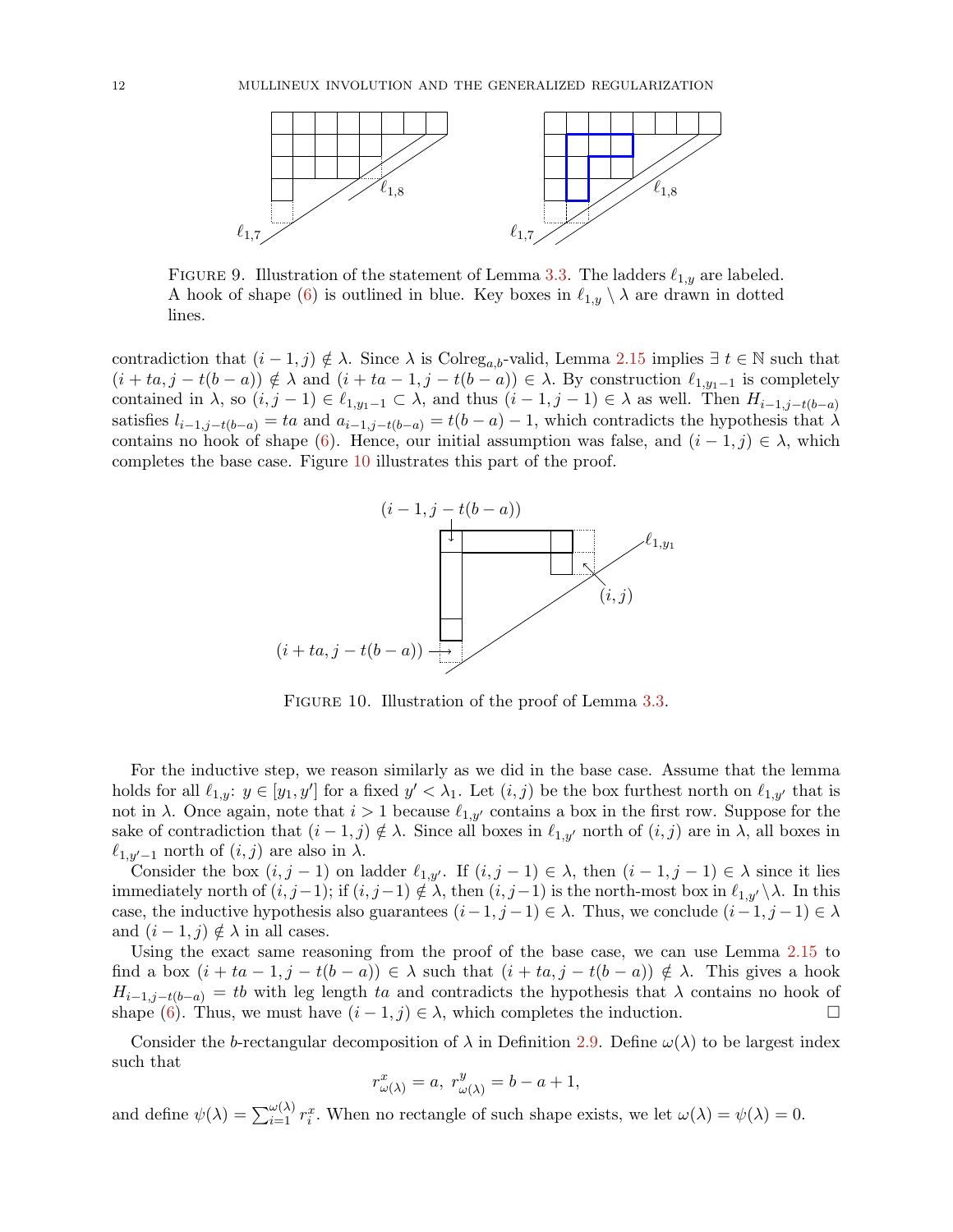<span id="page-12-0"></span>**Example 3.5.** When  $a = 2$  and  $b = 5$ ,  $\omega((2,1,1)) = \psi((2,1,1)) = 0$ ; and  $\omega((8,4,1)) =$  $2, \psi((8, 4, 1)) = 3$ , which is shown in Figure [11.](#page-12-0)



FIGURE 11. Illustration of the definition of  $\omega(\lambda)$  and  $\psi(\lambda)$ .

We first give a description of the general shape of all  $\lambda$  that Colreg<sub>a, b</sub>-valid and contain no hooks given by  $(6)$ . Note that these conditions are strictly weaker than the conditions of Theorem [1.1.](#page-1-1) Indeed, using only these two restrictions, we can already find a very specific description for the rectangular decomposition of  $\lambda$ .

<span id="page-12-1"></span>**Proposition 3.6.** *Given a* Colreg<sub>a,b</sub>-valid partition  $\lambda$  *containing no hooks of shape* [\(6\)](#page-9-1)*, denote by*  $r_1, \ldots, r_k$  *to be the rectangles in its b-rectangular decomposition, defined by Definition* [2.9,](#page-3-2) with  $r_{\alpha}^x + r_{\alpha}^y = b+1$ :  $\alpha \in [1, k]$ . (Note that these are all the rectangles in the b-rectangular decomposition *except for possibly the last one.) Then for all*  $\alpha \in [1, \omega(\lambda)]$ *, the widths of the rectangles satisfy*  $r^x_\alpha = a$ , and for all  $\alpha \in [\omega(\lambda) + 1, k]$  the widths satisfy  $r^x_\alpha > a$ .

<span id="page-12-2"></span>Example 3.7. *We illustrate the statement of Proposition [3.6](#page-12-1) on* (11, 8, 7, 5, 3, 2, 2, 2) *in the case of*  $a = 2$  *and*  $b = 5$ *. In Figure [12,](#page-12-2) the rectangles in the* 5-rectangular decomposition are  $r_1, r_2,$  *and*  $r_3$ *. Since*  $\omega(\lambda) = 2$ ,  $r_1^x = r_2^x = 2 = a$  and  $r_3^x = 4 > a$ *.* 



FIGURE 12. Illustration of the statement of Proposition [3.6](#page-12-1) on  $\lambda =$  $(11, 8, 7, 5, 3, 2, 2, 2)$ , with  $a = 2$  and  $b = 5$ . The yellow rectangles are  $r_1, r_2$ , and  $r_3$ of the 5-rectangular decomposition.

*Proof of Proposition* [3.6.](#page-12-1) We first show that  $r_1^x \geq a$ . Suppose for the sake of contradiction that  $r_1^x \le a-1$  and  $r_1^y \ge b-a+2$ . Consider the ladder  $\ell_{1,\lambda_1}$  and  $\ell_{0,\lambda_1}$ . Due to the dimensions of  $r_1$ , the box  $(a+1,\lambda_1-(b-a)) \in \ell_{1,\lambda_1} \setminus \lambda$  and  $(a,\lambda_1-(b-a)) \in \ell_{0,\lambda_1} \setminus \lambda$ . However, this contradicts Lemma [3.3](#page-9-2) since  $(a+1,\lambda_1-(b-a))$  is the north-most box of  $\ell_{1,\lambda_1}$  not contained in  $\lambda$  and  $(a,\lambda_1-(b-a)) \notin \lambda$ either. Thus, we must have  $r_1^x \ge a$ . We now consider the cases where  $r_1^x > a$  and  $r_1^x = a$  separately.

If  $r_1^x > a$ , Lemma [3.1](#page-7-3) implies that for all  $\alpha > 1$  we have  $r_\alpha^x > a$ . In this case,  $\omega(\lambda) = 0$ , and both parts of the proposition are satisfied.

If  $r_1^x = a$ , then  $\omega(\lambda) \ge 1$ . To prove the first part of the proposition, that for all  $\alpha \in [1, \omega(\lambda)]$  the widths of the rectangles satisfy  $r^x_\alpha = a$ , we proceed by induction on  $\alpha$ .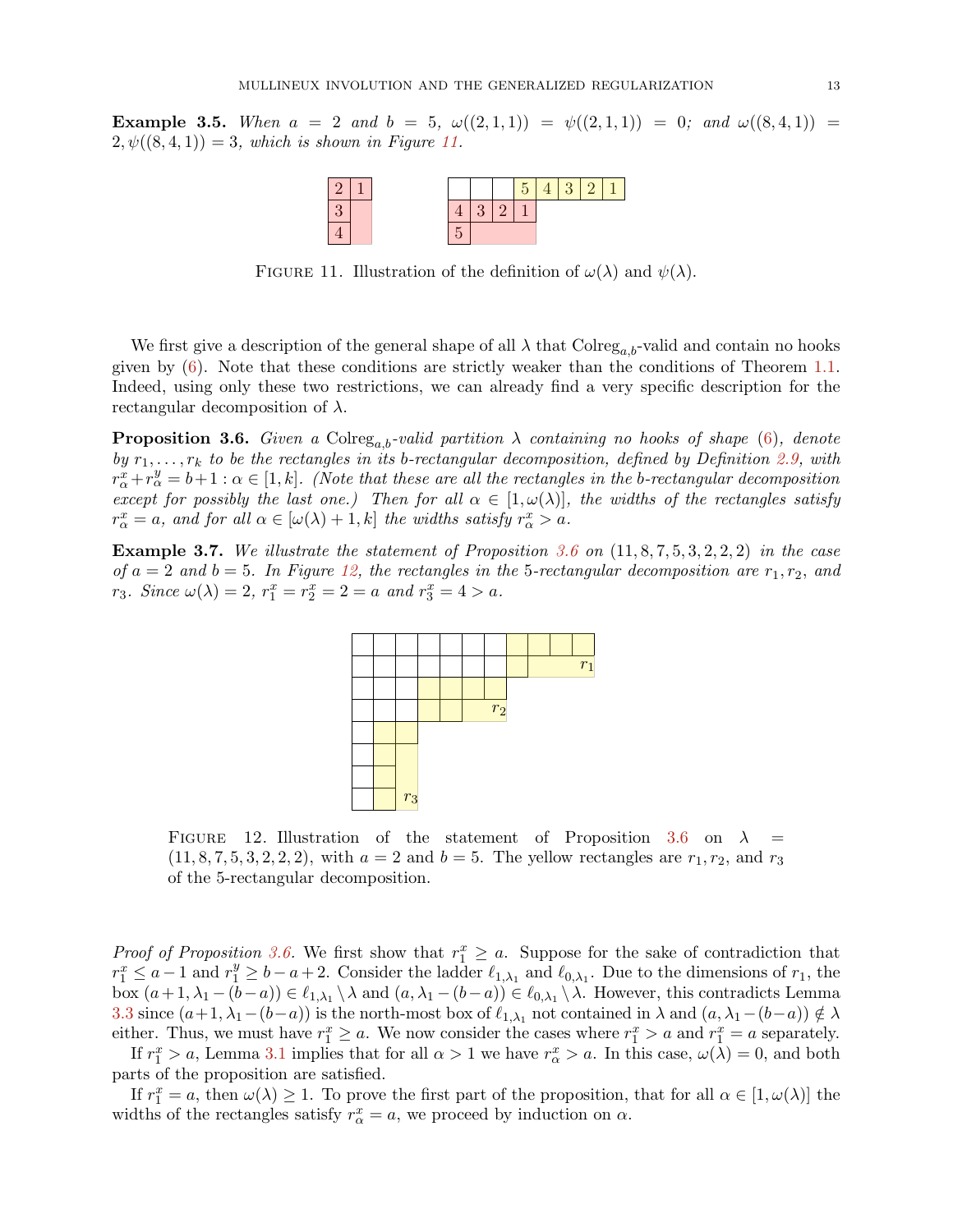Since  $r_1^x = a$ , the base case has already been done. Now suppose that  $r_\alpha^x = a$  for  $\alpha \in [1, \alpha']$  for a fixed  $\alpha' < \omega(\lambda)$  and consider  $r_{\alpha'+1}$ . Denote the northeast-most box in  $r_{\alpha'+1}$  by  $(i, j)$ . By the inductive hypothesis, all rectangles in the b-rectangular decomposition north of  $r_{\alpha'+1}$  have width  $r^x = a$ , so the ladder  $\ell_{i,j}$  must pass through the first row of  $\lambda$ , and  $(i,j)$  is the north-most box in  $\ell_{i,j}$  not contained in  $\lambda$ . Then proceeding as we did in the base case, if  $r^x_{\alpha'+1} < a$ , the two boxes  $(i + a, j - (b - a))$  and  $(i + a - 1, j - (b - a))$  are both not in  $\lambda$ , which contradicts Lemma [3.3](#page-9-2) (see Figure [13\)](#page-13-0). Thus,  $r_{\alpha'}^x \ge a$ . If  $\alpha' < \omega(\lambda)$ , then applying Lemma [3.1](#page-7-3) on  $r_{\alpha'}$  and  $r_{\omega(\lambda)}$  forces  $r_{\alpha'}^x \leq r_{\omega(\lambda)}^x = a$ . In particular,  $r_{\alpha'}^x = a$  exactly, which completes the inductive step.

<span id="page-13-0"></span>

FIGURE 13. Illustration of the inductive step for the case when  $a = 2$  and  $b = 5$ . The left side shows a rectangle with width  $r^x = a$ , and the right side shows a rectangle with width  $r^x < a$ . In this case, the boxes  $(i+a, j-(b-a))$  and  $(i+a-1, j-(b-a))$ are both not in  $\lambda$ .

Finally, we show the second part of the proposition, that for all  $\alpha \in [\omega(\lambda) + 1, k]$  the widths of the rectangles satisfy  $r^x_\alpha > a$ . For any  $\alpha$  in this interval, Lemma [3.1](#page-7-3) implies that  $r^x_\alpha \ge a$ , and the definition of  $\omega(\lambda)$  being the maximal index such that  $r^x_\alpha = a$  forces  $r^x_\alpha > a$ .

<span id="page-13-2"></span>**Lemma 3.8.** *Given a* Colreg<sub>a,b</sub>-valid partition  $\lambda$  *containing no hook of shape* [\(6\)](#page-9-1)*, for*  $i > \psi(\lambda)$ *,* any hook  $H_{i,j}$  divisible by b is not  $(a, b)$ -shallow.

*Proof.* Let  $H_{i,j} = tb$  for some t and  $i > \psi(\lambda)$ . We assume for the sake of contradiction that  $H_{i,j}$  is  $(a, b)$ -shallow. By Proposition [3.6,](#page-12-1)  $r^x_{\omega(\lambda)+1} > a$ . We show that among the tb consecutive boxes on the rim that determine  $H_{i,j}$ , we can always find b consecutive boxes which determine a rectangle  $r_\beta$  such that  $r_\beta^x \leq a$ .

Number the tb boxes in the rim corresponding to  $H_{i,j}$  from northeast to southwest, and denote  $s_{\beta}$ :  $\beta \in [1, t]$  to be the smallest rectangles each containing the  $[(\beta - 1)b + 1, \beta b]$  boxes in the set of tb boxes. Since  $H_{i,j}$  is  $(a, b)$ -shallow,  $l_{i,j} \leq at - 1$ . The sum of the widths of all the rectangles cannot exceed  $l_{i,j}+1$ , so we have  $\sum_{\beta=1}^{t}(s_{\beta}^{x}-1) \leq at$ . Hence, there exists a  $\beta$ , such that  $s_{\beta}^{x} \leq a$ . Applying Lemma [3.1](#page-7-3) to  $r_{\omega(\lambda)+1}$  and  $r_{\beta}$  gives a hook of shape [\(6\)](#page-9-1), which is a contradiction. Therefore, there cannot be any  $(a, b)$ -shallow hooks strictly south of  $x = \psi(\lambda)$ .

<span id="page-13-1"></span>**Lemma 3.9.** *Given a* Colreg<sub>a,b</sub>-valid and b-regular partition  $\lambda$  containing no hook of shape [\(6\)](#page-9-1), we *have the identity*

$$
\lambda^{\text{Colseg}_{a,b}} = \lambda_{[1,\psi(\lambda)]}^{\text{J}_b} \oplus \lambda_{[\psi(\lambda)+2,l(\lambda)]}.
$$

**Example 3.10.** We illustrate Lemma [3.9](#page-13-1) on  $\lambda = (13, 10, 9, 7, 5, 2, 2, 1)$  with  $a = 2$  and  $b = 5$ . In the left half of Figure [14,](#page-14-0) we are applying  $\text{Colseg}_{2,5}$ . The rectangles of the 5-rectangular decomposition *are colored yellow, and the arrows indicate where boxes in the first row shift to.*

*On the right half, we are applying* J5*. The* 5*-rim is labeled, and the boxes that are shaded are removed. For the sake of illustration, we remove the south-most box in each column of*  $\lambda_{[\psi(\lambda)+1, l(\lambda)]}$ *, which is equivalent to removing*  $\lambda_{\psi(\lambda)+1}$ *. Visually, it is easy to see that both operations gives the partition* (10, 10, 7, 6, 2, 2, 1)*.*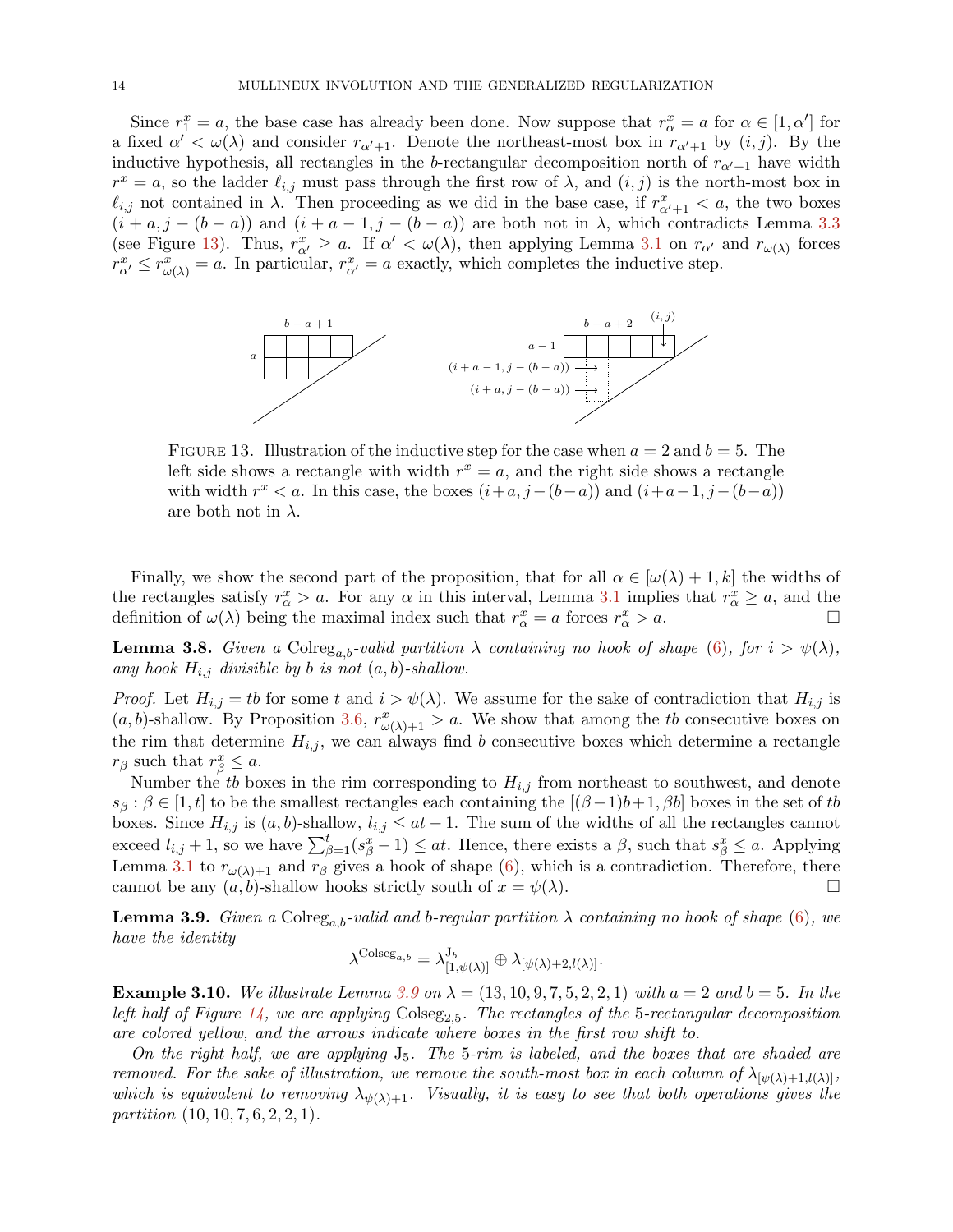<span id="page-14-0"></span>

FIGURE 14. Illustration of Lemma [3.9](#page-13-1) on  $\lambda = (13, 10, 9, 7, 5, 2, 2, 1)$  with  $a = 2$  and  $b = 5$ . The shaded boxes are removed in the corresponding operator.

*Proof of Lemma [3.9.](#page-13-1)* We first claim that  $\ell_{\psi(\lambda)+1,\lambda_{\psi(\lambda)+1}} \subset \lambda$ , i.e. the ladder passing through the box  $(\psi(\lambda) + 1, \lambda_{\psi(\lambda)+1})$  is completely contained in  $\lambda$ . (if  $\psi(\lambda) + 1 > l(\lambda)$ , the argument below still holds by taking  $\lambda_{\psi(\lambda)+1} = 0$ .

By Proposition [3.6,](#page-12-1) all boxes on  $\ell_{\psi(\lambda)+1,\lambda_{\psi(\lambda)+1}}$  that lie strictly north of  $(\psi(\lambda)+1,\lambda_{\psi(\lambda)+1})$  are contained in  $\lambda$ . If  $\lambda_{\psi(\lambda)+1} = 0$ , then the claim is immediate. Otherwise suppose on the contrary that there are boxes south of  $(\psi(\lambda) + 1, \lambda_{\psi(\lambda)+1})$  that are not contained in  $\lambda$ . Then consider the north-most box  $(i, j) \in \ell_{\psi(\lambda)+1, \lambda_{\psi(\lambda)+1}} \setminus \lambda$ . Since  $r_1^x = \ldots = r_{\omega(\lambda)}^x = a$ ,  $\ell_{\psi(\lambda)+1, \lambda_{\psi(\lambda)+1}}$  passes through a box in the first row. By Lemma [3.3,](#page-9-2) the box  $(i-1, j) \in \lambda$ . Then the hook  $H_{\psi(\lambda)+1,j} = tb$ , for some  $t \in \mathbb{N}_{>0}$ , must have  $l_{\psi(\lambda)+1,j} = ta-1$ , hence it is  $(a, b)$ -shallow, which contradicts Lemma [3.8.](#page-13-2) Thus, our initial assumption was false, and we conclude that  $\ell_{\psi(\lambda)+1,\lambda_{\psi(\lambda)+1}} \subset \lambda$ .

In the case where  $\omega(\lambda) = \psi(\lambda) = 0$ , the ladder  $\ell_{1,\lambda_1}$  is completely full so no boxes move when applying Colseg<sub>a,b</sub>. Hence  $\lambda^{\text{Colesg}_{a,b}} = \lambda_{[2,l(\lambda)]}$ , which is the desired identity.

In the case where  $\omega(\lambda) \geq 1$ , and  $\psi(\lambda) \geq a$ , we know from above that no changes occur south of row  $\psi(\lambda) + 1$  since the ladder  $\ell_{\psi(\lambda)+1,\lambda_{\psi(\lambda)+1}}$  passes through the first row and has all its boxes contained in  $\lambda$ . So we must have

$$
\lambda^{\mathrm{Colesg}_{a,b}}_{[\psi(\lambda)+1,l(\lambda^{\mathrm{Colesg}_{a,b}})]} = \lambda_{[\psi(\lambda)+2,l(\lambda)]}.
$$

Consider the description of the b-rectangular decomposition stated in Proposition [3.6.](#page-12-1) For  $\alpha =$  $1,\ldots,\omega(\lambda)$ , the northeast-most box in  $r_{\alpha}$  (which is contained in  $\lambda$ ), has coordinates  $(1 + (\alpha - \lambda))$  $1)a, \lambda_{1+(\alpha-1)a}$ . From the shape of the  $r_{\alpha}$ 's given by Proposition [3.6,](#page-12-1) we know that

$$
\lambda_{1+\alpha a} \leq \lambda_{1+(\alpha-1)a} - (b-a), \quad \alpha = 1, \ldots \omega(\lambda).
$$

Denote

$$
\delta_{\alpha} := \lambda_{1+(\alpha-1)a} - (b-a) - \lambda_{1+\alpha a}, \quad \alpha = 1, \ldots \omega(\lambda).
$$

We define the b-gaps of  $\lambda$  as a collection of boxes in the first  $\psi(\lambda) + 1$  rows of  $\lambda$  and immediately southeast to a box in  $\{\text{rim of } \lambda\} \setminus \{b\text{-rim of } \lambda\}$  (see Figure [15\)](#page-15-0). More specifically, we let

$$
G_{\alpha}(\lambda) = \{ (a\alpha + 1, j) : a \in [1, \omega(\lambda)], (a\alpha - 1, j - 1) \in \text{rim of } \lambda \setminus b\text{-rim of } \lambda \}.
$$

By Proposition [3.6,](#page-12-1) ladders passing through boxes in the first row also pass through some box in the first row of  $r_{\alpha}: \alpha \in [1, \omega(\lambda)]$  and the row  $\psi(\lambda) + 1$ . Hence, for  $\alpha \in [1, \omega(\lambda)]$ ,  $G_{\alpha}(\lambda)$  are exactly the  $\delta_{\alpha}$  boxes  $(1 + \alpha a, \lambda_{1+\alpha a} + k_{\alpha}) : k_{\alpha} \in [1, \delta_{\alpha}]$  that become occupied under Colseg<sub>a,b</sub>. Applying Colseg<sub>a,b</sub> to  $\lambda$  precisely slides boxes  $(1, \lambda_1), \ldots, (1, \lambda_1 - \sum_{\beta=1}^{\omega(\lambda)} \delta_{\beta})$  in order to the boxes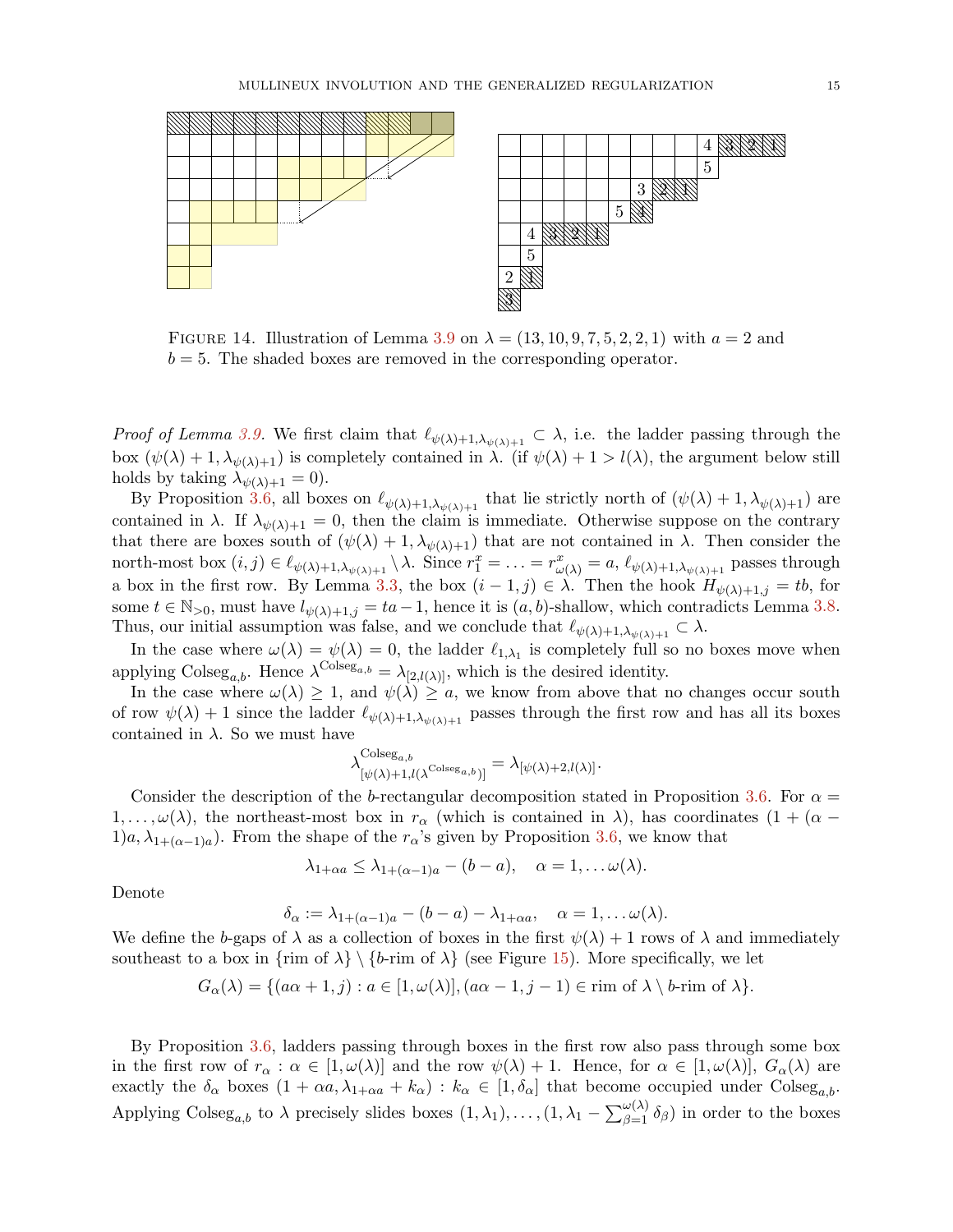

<span id="page-15-0"></span>FIGURE 15. Illustration of  $G_1$  for  $(8, 5, 3, 1)$  when  $a = 2$  and  $b = 5$ . The boxes in  $\{\text{rim of } \lambda\} \setminus \{5\text{-rim of } \lambda\}$  are colored in yellow and each point to a corresponding box of  $G_1$ . Notice that the boxes in the first row of  $\ell_{1,7}$  and  $\ell_{1,8}$  slide exactly to the boxes of  $G_1$  when applying Colseg<sub>2,5</sub>.

in  $G_1(\lambda) \sqcup \ldots \sqcup G_\alpha$  when sorted in order from northeast to southwest, and Colseg<sub>a,b</sub> finishes by removing what remains in the first row.

Using the definition of  $J_b$ , we know that  $\lambda_i^{J_b} = \lambda_{i+1}$  for all  $i \in \{1, ..., \psi(\lambda)\} : i \neq \beta a$  for some  $\beta \in [1, \omega(\lambda)].$  And for all  $\beta \in [1, \omega(\lambda)],$  we have  $\lambda_{\beta a}^{J_b} = \lambda_{\beta a+1} + \delta_{\beta}$ . Thus, we conclude that  $\lambda_{[1,\psi(\lambda)]}^{\text{Colesg}_{a,b}} = \lambda_{[1,\psi(\lambda)]}^{\text{J}_b}.$ 

Since they agree in every part,  $\lambda^{\text{Colesg}_{a,b}} = \lambda^{\text{J}_{b}}_{[1,\psi(\lambda)]} \oplus \lambda_{[\psi(\lambda)+2,l(\lambda)]}$ , as desired.

*Remark* 3.11*.* Before proving Theorem [1.1,](#page-1-1) we again emphasize that in all previous results, we have only used the conditions that  $\lambda$  is Colreg<sub>a,b</sub>-valid and  $\lambda$  contains no hooks of shape [\(6\)](#page-9-1). In the next section, we will claim that these results can be used towards proving a generalization of Theorem [1.1.](#page-1-1)

To finally prove Theorem [1.1,](#page-1-1) we now for the first time use the full extent of the condition that  $\lambda$  contains no  $(a, b)$ -shallow hooks. The theorem is restated below for reference:

**Theorem 1.1.** Given positive integers  $a < b$ , let  $\lambda$  be a partition satisfying  $\lambda^{\text{Colreg}_{a,b}} \in \mathcal{P}$  such that all hooks  $H_{i,j}$  in  $\lambda$  with  $b \mid H_{i,j}$  satisfy:

$$
\left(\frac{b}{a} - 1\right)l_{i,j} < a_{i,j} + 1,\tag{1}
$$

then  $\lambda$  is b-regular and  $\lambda^{M_b T} = \lambda^{\text{Colreg}_{a,b}}$ .

*Proof of Theorem [1.1.](#page-1-1)* First, we note that  $\lambda$  is b-regular. If on the contrary, there exists i such that  $\lambda_i = \ldots = \lambda_{i+b-1} > \lambda_b$ , then the hook  $H_{i,\lambda_i}$  is divisible by b and has leg b – 1 and arm 0, which is not  $(a, b)$ -shallow. Thus,  $\lambda$  must be *b*-regular.

We proceed by induction on  $|\lambda|$ . In the base case, we have  $(1)^{M_b T} = (1)^{\text{Colreg}_{a,b}} = (1)$  for all a, b. Consider a partition  $\lambda$  that is Colreg<sub>a,b</sub>-valid with all hooks divisible by b being  $(a, b)$ -shallow. We assume that  $\mu^{M_b T} = \mu^{\text{Colreg}_{a,b}}$  holds for all  $\mu$  with the same constraints and  $|\mu| < |\lambda|$ .

We claim that the b-rim strictly south of row  $\psi(\lambda)$  forms a single b'-segment. If there is a bsegment strictly south of  $x = \psi(\lambda)$ , it must be  $(a, b)$ -shallow by the conditions of the theorem. However, Lemma [3.8](#page-13-2) implies that such an  $(a, b)$ -shallow hook cannot exist. Thus, the b-rim of  $\lambda$ strictly south of  $x = \psi(\lambda)$  is a single b'-segment. Hence  $\lambda_{\lambda}^{J_b}$  $[\psi(\lambda)+1, l(\lambda^{J_b})] = \lambda_{[\psi(\lambda)+2, l(\lambda)]}$ . Lemma [3.9](#page-13-1) then implies  $\lambda^{J_b} = \lambda^{\text{Colseg}_{a,b}}$ , so

$$
(\lambda^{\text{Colreg}})_1 = |\lambda| - |\lambda^{\text{Colseg}_{a,b}}| = |\lambda| - |\lambda^{J_b}| = (\lambda^{M_b T})_1 = |\{y : 1 \le y \le \lambda_1, \ell_{1,y} \subset \lambda\}|.
$$

In order to apply the inductive hypothesis, it remains to show that  $\lambda^{J_b} = \lambda^{\text{Colseg}_{a,b}}$  is  $\text{Colreg}_{a,b}$ valid and has all hooks divisible by b being  $(a, b)$ -shallow. The Colreg<sub>a,b</sub>-validity is clear since Colreg<sub>a,b</sub> is defined recursively by Colseg<sub>a,b</sub> via equation [\(5\)](#page-6-0) and  $\lambda$  is Colreg<sub>a,b</sub>-valid to begin with.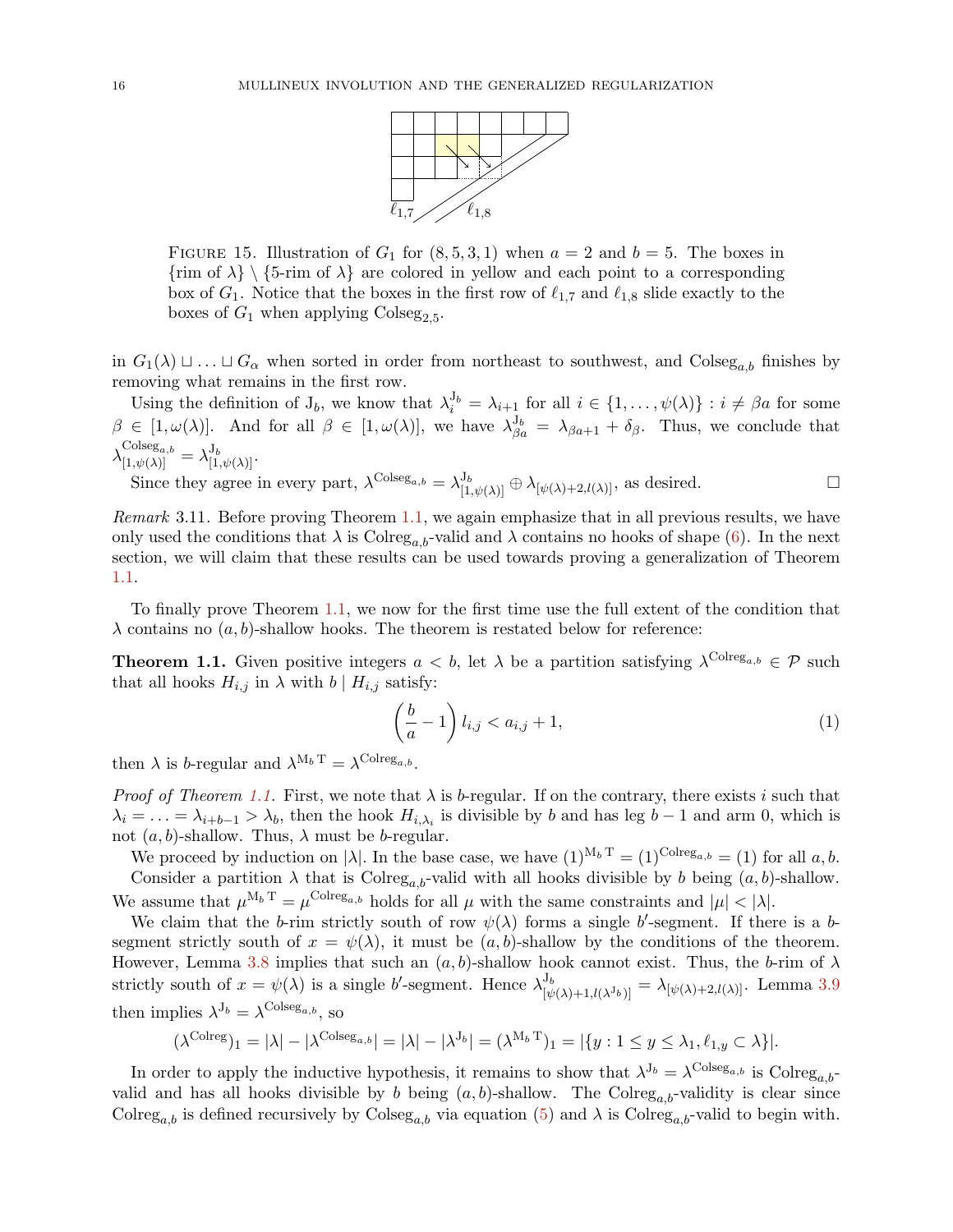It remains to show that all hooks divisible by b in  $\lambda^{\text{Colseg}_{a,b}}$  are  $(a, b)$ -shallow. Consider all hooks  $H_{i,j}(\lambda^{\text{Colesg}_{a,b}}) = tb$  for some  $t \in \mathbb{N}_{>0}$  and compare them with  $H_{i+1,j}(\lambda)$  (recall that when performing  $\text{Coles}_{a,b}$ , the first row is removed, so there is index shifting). If these two hooks have the same dimension, then  $H_{i,j}(\lambda^{\text{Colesg}_{a,b}})$  is  $(a, b)$ -shallow because all hooks divisible by b in  $\lambda$  are  $(a, b)$ -shallow. They can only be different in the following three situations:

(1) The foot box  $f_{i,j}(\lambda^{\text{Colesg}_{a,b}}) = (i',j)$  comes from a box in the first row of  $\lambda$ , but the hand box does not.

Suppose on the contrary that  $H_{i,j}(\lambda^{\text{Colesg}_{a,b}})$  is not  $(a, b)$ -shallow, the corresponding leg  $l_{i,j}(\lambda^{\text{Colesg}_{a,b}}) \geq at$ . Then  $(i'-ta, j+t(b-a))$ , which is on the ladder  $\ell_{i',j}$ , is not contained in  $\lambda^{\text{Colseg}_{a,b}}$  and north of  $(i', j)$ , contradicting the definition of  $\text{Colseg}_{a,b}$ . Thus,  $H_{i,j}(\lambda^{\text{Colseg}_{a,b}})$ must be  $(a, b)$ -shallow.

(2) The hand box  $\mathfrak{h}_{i,j}(\lambda^{\text{Colseg}_{a,b}}) = (i,j')$  comes from a box in the first row of  $\lambda$ , but the foot box does not.

Since boxes only slide to rows that are multiples of a under Colseg<sub>a,b</sub>, in this case  $i = \alpha a - 1$ for  $\alpha \geq 1$ . Suppose on the contrary  $H_{i,j}(\lambda^{\text{Colesg}_{a,b}})$  is not  $(a, b)$ -shallow, then we claim that  $H_{i-a+1,j}(\lambda)$  is also divisible by b and not  $(a, b)$ -shallow either.

<span id="page-16-0"></span> $H_{i-a+1,j}(\lambda)$  is also divisible by b is clear because the rectangle in the b-rectangular decomposition of  $\lambda$  occupying rows  $i - a + 1$  to i has  $r^x = a$  and  $r^y = b - a + 1$  as shown in Figure [16.](#page-16-0) Then  $H_{i-a+1,j}(\lambda) = (t+1)b$ .



FIGURE 16. The hand box  $\mathfrak{h}_{i,j}(\lambda^{\text{Colseg}_{a,b}}) = (i,j')$  comes from a box in the first row of  $\lambda$ , but the foot box does not. The boxes of the b-gap are shaded in the figure, which comes from the first row of  $\lambda$ .  $H_{i,j}(\lambda^{\text{Colesg}_{a,b}})$  is outlined by black lines and  $H_{i-a+1,j}(\lambda)$  is colored in red.

Then,  $l_{i-a+1,j}(\lambda) = l_{i,j}(\lambda^{\text{Colseg}_{a,b}}) + a \ge (t+1)a$ , so  $H_{i-a+1,j}(\lambda) = (t+1)b$  is not  $(a,b)$ shallow, a contradiction. Thus, we conclude  $H_{i,j}(\lambda^{\text{Colseg}_{a,b}})$  must be  $(a, b)$ -shallow.

(3) Both the foot box  $f_{i,j}(\lambda^{\text{Colesg}_{a,b}}) = (i',j)$  and the hand box  $f_{i,j}(\lambda^{\text{Colesg}_{a,b}}) = (i,j')$  come from boxes in the first row of  $\lambda$ .

Proposition [3.6](#page-12-1) implies that in this case both  $i$  and  $i'$  are multiples of  $a$ , so we let  $l_{i,j}(\lambda^{\text{Colseg}_{a,b}}) = i' - i = a\alpha$ . But we also have  $a_{i,j}(\lambda^{\text{Colseg}_{a,b}}) = j' - j \ge (b - a)\alpha + 1$  since there are  $\alpha$  rectangles between  $y = j$  and  $y = j'$ . In particular, these inequalities imply that  $H_{i,j}(\lambda^{\text{Colseg}_{a,b}})$  must be  $(a, b)$ -shallow.

Now we can apply the inductive hypothesis:  $\lambda^{J_b M_b T} = \lambda^{Colseg_{a,b} \text{Colreg}_{a,b}}$ . By Equation [\(5\)](#page-6-0) and Equation [\(4\)](#page-3-3),  $\lambda^{\text{Colreg}_{a,b}} = (|\lambda| - |\lambda^{\text{Colseg}_{a,b}}|) \oplus \lambda^{\text{Colseg}_{a,b} \text{Colreg}_{a,b}}$  and  $\lambda^{M_b T} = (|\lambda| - |\lambda^{J_b}|) \oplus \lambda^{J_b M_b T}$ , so we find that  $\lambda^{M_b T} = \lambda^{\text{Colreg}_{a,b}}$ .

*Remark* 3.12*.* Note that the proofs in this section do not require a and b to be co-prime.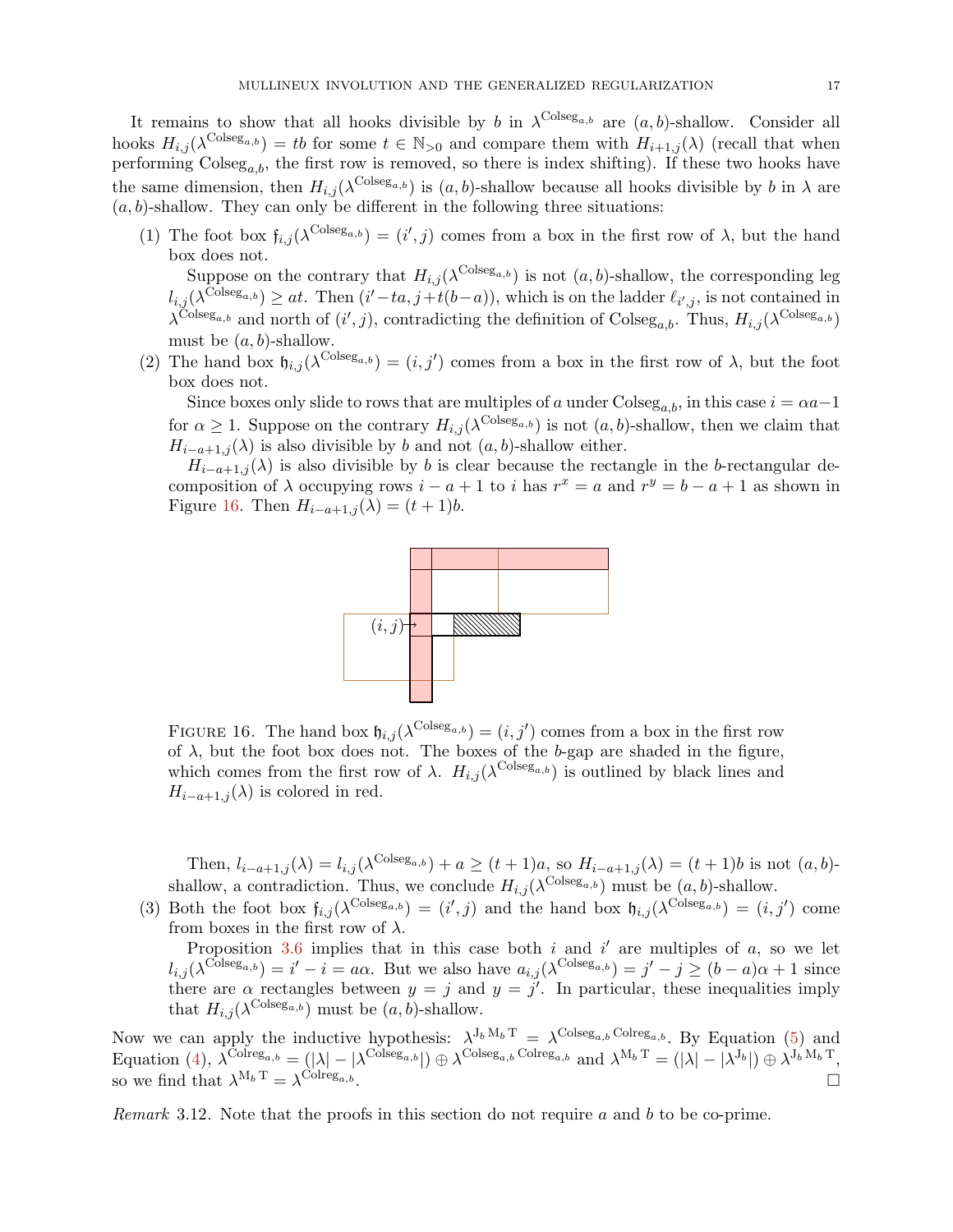### 4. Iwahori-Hecke Algebras and Conjectures

<span id="page-17-2"></span><span id="page-17-0"></span>In this section we state the following two conjectures, which have been proven in the case of  $a = 1$  by Bessenrodt, Olsson, and Xu in [\[BOX99\]](#page-19-7) and Fayers in [\[Fay08\]](#page-19-8) respectively:

**Conjecture 4.1.** Given positive co-prime integers  $a < b$  and a b-regular, Colreg<sub>a,b</sub>-valid partition  $\lambda$ , if  $\lambda^{M_b T} = \lambda^{Colreg_{a,b}}$ , then all hooks  $H_{i,j}$  in  $\lambda$  with  $b \mid H_{i,j}$  must satisfy Equation [\(1\)](#page-1-0):

$$
\left(\frac{b}{a} - 1\right) l_{i,j} < a_{i,j} + 1.
$$

<span id="page-17-3"></span>**Conjecture 4.2.** *Given positive integers* a, b with  $2a < b$  and a partition  $\lambda$  that is both  $\text{Reg}_{a,b}$ -valid *and* Colrega,b*-valid, we have the following:*

*(1) If all hooks*  $H_{i,j}$  *in*  $\lambda$  *with*  $b \mid H_{i,j}$  *satisfy:* 

<span id="page-17-1"></span>
$$
either \quad \left(\frac{b}{a} - 1\right)l_{i,j} < a_{i,j} + 1 \quad or \quad \left(\frac{b}{a} - 1\right)a_{i,j} < l_{i,j} + 1,\tag{7}
$$

 $then \ \lambda^{\text{Reg}_{a,b} \ M_b} = \lambda^{\text{T Reg}_{a,b}} \ (i.e. \ \lambda^{\text{Reg}_{a,b} \ M_b \ T} = \lambda^{\text{Colreg}_{a,b}}).$ 

(2) If a and b are co-prime, and  $\lambda$  satisfies  $\lambda^{\text{Reg}_{a,b}M_b} = \lambda^{\text{TReg}_{a,b}}$ , then all hooks divisible by b *satisfy Equation* [\(7\)](#page-17-1)*.*

Conjecture [4.1](#page-17-2) and part (2) of Conjecture [4.2](#page-17-3) are closely related to the q-decomposition numbers and we first recall the main facts about Iwahori-Hecke algebras that motivates the representationtheoretic relationship of Mullineux involution and column regularization.

Let F be a field and  $q \in \mathbb{F} \setminus \{0\}$  and denote  $\mathcal{H} = \mathcal{H}_{\mathbb{F},q}(S_n)$  to be the Iwahori-Hecke algebra of  $S_n$ . We refer to [\[Mat99\]](#page-19-11) for definitions and representation theory of  $H$ . Let b be the minimal integer satisfying  $1 + q + \cdots + q^{b-1} = 0$  with  $b \geq 2$ . For every partition  $\lambda$  of n, there is a Specht module  $S^{\lambda}$  of H, and if  $\lambda$  is b-regular, there is a simple module  $D^{\lambda}$  which is the co-socle of  $S^{\lambda}$ . The *decomposition numbers*  $d_{\lambda,\mu} = \left[ S^{\lambda} : D^{\mu} \right]$  satisfy the following important properties:

**Proposition 4.3** (  $[\text{Jam76}, \text{LLT96}]$ ). *The decomposition numbers*  $d_{\lambda,\mu}$  *satisfies the following:* 

- *(1)*  $d_{\lambda,\mu} = 0$  *unless*  $\lambda$  *and*  $\mu$  *have the same b-core;*
- (2)  $d_{\lambda,\mu} = 0$  *unless*  $\mu \leq \lambda^{\text{Reg}_{1,b}}$  *and*  $d_{\lambda,\lambda^{\text{Reg}_{1,b}}} = 1$ *;*
- (3) If  $\mu$  *is* b-regular,  $d_{\lambda,\mu} = d_{\lambda^{\mathrm{T}},\mu^{\mathrm{M}}b}$ .

The q-analogue of decomposition numbers  $d_{\lambda,\mu}(q)$  is defined by considering the graded multiplicity of  $D^{\mu}$  inside  $S^{\lambda}$  and we refer to [\[Kle10\]](#page-19-12) for details regarding its definitions and properties. Lascoux, Leclerc and Thibon conjectured in [\[LLT96\]](#page-19-4) that when  $\mathbb{F} = \mathbb{C}$ , the  $d_{\lambda,\mu}(q)$ 's are the same coefficients in the expansion of the lower global crystal basis  $\{G(\mu) \mid \mu \in \mathcal{P}$  is b-regular} explained as follows. This result was proved by Ariki in [\[Ari96\]](#page-19-13).

The readers may refer to [\[LLT96\]](#page-19-4) for details on the quantized affine Lie algebra  $U_q(\mathfrak{sl}_b)$  and its action on the *Fock space*  $\mathcal{F} = \bigoplus_{\lambda \in \mathcal{P}} \mathbb{Q}(q) \lambda$ , which was originally developed by Misra-Miwa [\[MM90\]](#page-19-14) using the work of Hayashi [\[Hay90\]](#page-19-15). In our discussion, we state without proof Kashiwara's existence and uniqueness of crystal bases of the integrable highest weight modules of affine quantum algebra:

**Theorem 4.4** ([K<sup>+</sup>[91\]](#page-19-16)). *Denote*  $M(\Lambda_0)_{\mathbb{Q}} = U_{\mathbb{Q}}^ \mathbb{Z}_{\mathbb{Q}}^{\mathbb{Z}} \oplus \mathbb{W}$  where  $U_{\mathbb{Q}}^{\mathbb{Z}} \subset U_q(\widehat{\mathfrak{sl}}_b)$  is the  $\mathbb{Q}[q,q^{-1}]$ -sub-algebra generated by the Chevalley generators  $f_i^{(m)}$  $\sum_{i}^{(m)}$  of  $U_q(\widehat{\mathfrak{sl}}_b)$ *. Then there exists a unique*  $\mathbb{Q}[q, q^{-1}]$ -basis *(which is called the lower crystal basis) of*  $M(\Lambda_0)_{\mathbb{Q}}$ :

 ${G(\mu):\mu \text{ is } b\text{-}regular}.$ 

*such that the following holds:*

 $(1)$  *G*( $\mu$ ) ≡  $\mu$  *mod qL*;  $(2)$   $\overline{G(u)} = G(u)$ .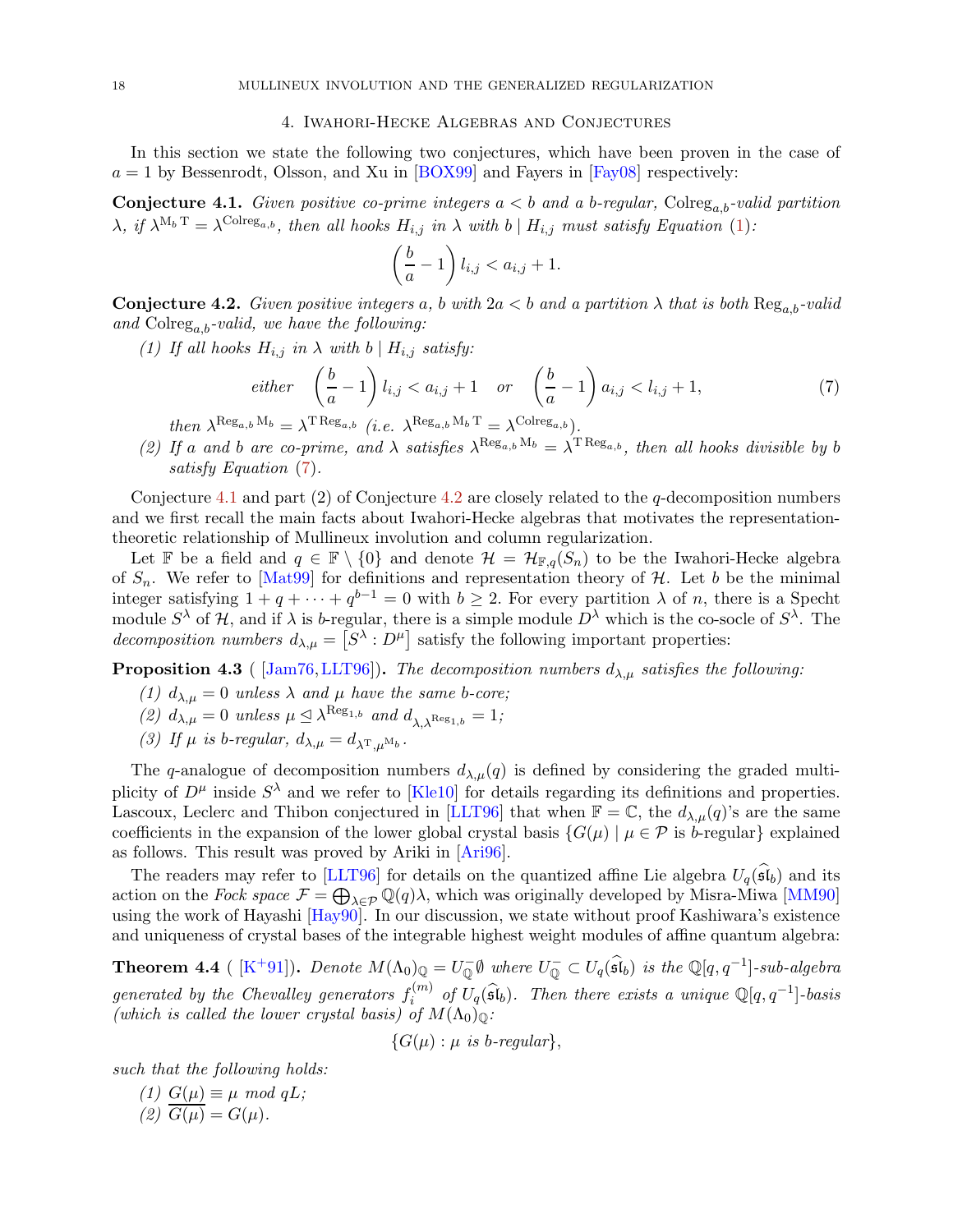We expand  $G(\mu)$  using the standard basis  $\mathcal{P}$ :

$$
G(\mu) = \sum_{\lambda} d_{\lambda,\mu}(q) \lambda.
$$

<span id="page-18-1"></span>The q-decomposition numbers  $d_{\lambda,\mu}(q)$  satisfies the following properties:

Theorem 4.5 ( [\[LLT96,](#page-19-4)[VV](#page-19-17)+99,[Sch00\]](#page-19-18)). *The* q*-decomposition numbers satisfy the following:*

- *(1)*  $d_{\lambda,\mu}(q) \in \mathbb{N}[q];$
- (2)  $d_{\mu,\mu}(q) = 1$  *and*  $d_{\lambda,\mu}(q) = 0$  *unless*  $\lambda \leq \mu$ ,  $|\lambda| = |\mu|$ *, and*  $\text{Core}_b(\lambda) = \text{Core}_b(\mu)$ *;*
- (3)  $d_{\lambda^{\mathrm{T}},\mu^{\mathrm{M}_{b}}}(q) = q^{|\mu|_{b}} d_{\lambda,\mu}(q^{-1}),$  where  $|\mu|_{b}$  is the b-weight of  $\mu$ , which is the number of hooks in µ *that is divisible by* b*.*

<span id="page-18-0"></span>The third property in the above theorem is important in relating the Mullineux involution with the q-decomposition numbers.

**Conjecture 4.6.** Suppose that  $\lambda$  and  $\mu$  are partitions of the same size and  $\lambda$  is  $\text{Reg}_{a,b}$ -valid and  $\mu$ *is*  $(a, b)$ -regular. Then  $d_{\lambda, \lambda^{\text{Reg}_{a,b}}}(q) = q^{s(\lambda)}$ , where  $s(\lambda)$  *is the number of*  $(a, b)$ -steep hooks in  $\lambda$  *that are divisible by* b*.*

Conjecture [4.6](#page-18-0) generalizes a part of Fayers's main theorem [\[Fay07,](#page-19-19) Theorem 2.2] in terms of the generalized (resp. column) regularization. In fact, this is the only ingredient needed for Conjecture [4.1](#page-17-2) and part (2) of Conjecture [4.2.](#page-17-3) Assume that Conjecture [4.6](#page-18-0) holds, then we have:

*Proof of Conjecture* [4.1.](#page-17-2) Suppose a Colreg<sub>a,b</sub>-valid partition  $\lambda$  satisfies  $\lambda^{M_b T} = \lambda^{Colve_{a,b}}$ , then

$$
d_{\lambda^{\rm T},\lambda^{\rm M} b}(q)=d_{\lambda^{\rm T},\lambda^{\rm T\, Reg}_{a,b}}(q).
$$

By Conjecture [4.6,](#page-18-0)

$$
d_{\lambda^{\mathrm{T}},\lambda^{\mathrm{T\operatorname{Reg}}_{a,b}}}(q)=q^{s(\lambda^{\mathrm{T}})},
$$

where  $s(\lambda^{\mathrm{T}})$  is also the number of  $(a, b)$ -shallow hooks in  $\lambda$ .

From Theorem [4.5,](#page-18-1) we know that

$$
d_{\lambda^{\mathrm{T}},\lambda^{\mathrm{M}} b} = q^{|\lambda|_b} d_{\lambda,\lambda}(q^{-1}) = q^{|\lambda|_b}
$$

.

Therefore,  $|\lambda|_b = s(\lambda^T)$ , so all hooks in  $\lambda$  divisible by b must be  $(a, b)$ -shallow.

*Proof of part (2) of Conjecture [4.2.](#page-17-3)* Suppose we have a both  $\text{Colreg}_{a,b}$ -valid and  $\text{Reg}_{a,b}$ -valid partition  $\lambda$  satisfying  $\lambda^{\text{Reg}_{a,b} M_b} = \lambda^{\text{T Reg}_{a,b}}$ . Then we have

$$
d_{\lambda^{\rm T},\lambda^{\rm T\, Reg}_{a,b}}(q)=d_{\lambda^{\rm T},\lambda^{\rm Reg}_{a,b}\rm M}_{b}(q).
$$

On the one hand, by Conjecture [4.6,](#page-18-0)

$$
d_{\lambda^{\rm T},\lambda^{\rm T\, Reg}_{a,b}}(q)=q^{s(\lambda^{\rm T})}.
$$

On the other hand,

$$
d_{\lambda^{\mathrm{T}},\lambda^{\mathrm{Reg}_{a,b}\,\mathrm{M}_b}}(q) = q^{|\lambda^{\mathrm{Reg}_{a,b}}|_b}d_{\lambda,\lambda^{\mathrm{Reg}_{a,b}}}(q^{-1}) = q^{|\lambda|_b}d_{\lambda,\lambda^{\mathrm{Reg}_{a,b}}}(q^{-1}) = q^{|\lambda|_b}q^{-s(\lambda)},
$$

where the first equality follows from Theorem [4.5,](#page-18-1) the second from Lemma [2.25](#page-7-4) and the last one from Conjecture [4.6.](#page-18-0) Therefore, we find that  $s(\lambda) + s(\lambda^{\mathrm{T}}) = |\lambda|_b$ . Lemma [2.3](#page-2-1) indicates no hooks can be both  $(a, b)$ -shallow and  $(a, b)$ -steep in case of  $2a < b$ , which means all hooks divisible by b must be either shallow or steep.  $\Box$